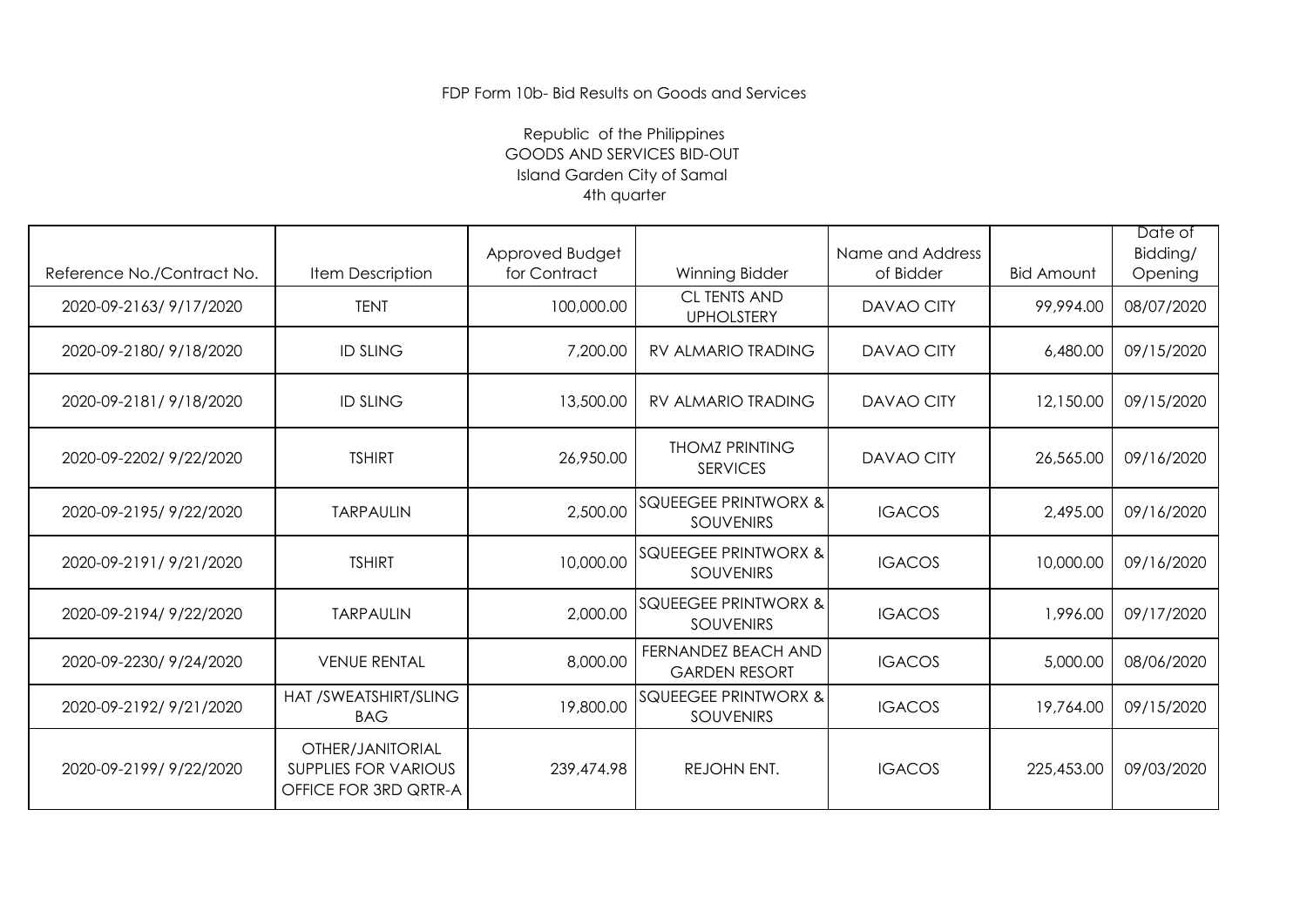| 2020-08-1794/8/6/2020   | OTHER SUPPLIES FOR<br>CDRRMO                                         | 177,300.00 | MEDRESOURCE TRADING                                       | <b>DAVAO CITY</b> | 167,180.00 | 06/29/2020 |
|-------------------------|----------------------------------------------------------------------|------------|-----------------------------------------------------------|-------------------|------------|------------|
| 2020-09-2212/9/24/2020  | <b>STYRO</b>                                                         | 29,400.00  | REJOHN ENT.                                               | <b>IGACOS</b>     | 29,400.00  | 09/22/2020 |
| 2020-09-2233/9/24/2020  | MULTI-COOKER                                                         | 3,000.00   | REJOHN ENT.                                               | <b>IGACOS</b>     | 3,000.00   | 09/06/2020 |
| 2020-09-2188/9/21/2020  | <b>TSHIRT</b>                                                        | 19,250.00  | REJOHN ENT.                                               | <b>IGACOS</b>     | 19,140.00  | 09/15/2020 |
| 2020-09-2211/9/24/202   | <b>COLLAPSIBLE TENTS</b>                                             | 45,000.00  | <b>CL TENTS AND</b><br><b>UPHOLSTERY</b>                  | <b>DAVAO CITY</b> | 43,800.00  | 08/25/2020 |
| 2020-09-2232/ 9/24/2020 | <b>MODULAR HELMET</b>                                                | 10,000.00  | REJOHN ENT.                                               | <b>IGACOS</b>     | 10,000.00  | 09/15/2020 |
| 2020-09-2140/9/14/2020  | <b>POLOSHIRT</b>                                                     | 40,000.00  | <b>VENMARK SOUVENIR</b><br>SHOP (VENMARKETING)            | <b>DAVAO CITY</b> | 40,000.00  | 09/01/2020 |
| 2020-09-2241/9/25/2020  | ATHLETIC UNIFORM                                                     | 6,000.00   | <b>THOMZ PRINTING</b><br><b>SERVICES</b>                  | <b>DAVAO CITY</b> | 5,880.00   | 09/22/2020 |
| 2020-08-1964/8/25/2020  | <b>PLASTIC DRUM</b>                                                  | 34,000.00  | <b>GREEN STEWARDS AGRI-</b><br><b>ENTERPRISES</b>         | <b>DAVAO CITY</b> | 34,000.00  | 06/19/2020 |
| 2020-09-2209/9/24/2020  | <b>ID SLING</b>                                                      | 70,050.00  | RV ALMARIO TRADING                                        | DAVAO CITY        | 63,045.00  | 09/22/2020 |
| 2020-09-2190/9/21/2020  | <b>MONOBLOCK CHAIRS</b>                                              | 19,500.00  | LTS RETAIL SPECIALISTS,<br>INC.                           | <b>IGACOS</b>     | 17,100.00  | 08/25/2020 |
| 2020-09-2250/9/28/2020  | <b>ROOM</b><br><b>ACCOMMODATION</b>                                  | 9,000.00   | FERNANDEZ BEACH AND<br><b>GARDEN RESORT</b>               | <b>IGACOS</b>     | 9,000.00   | 09/14/2020 |
| 2020-10-2270/ 10/2/2020 | <b>RE-CONSOLIDATED PR-</b><br><b>BOND PAPER FOR 3RD</b><br>QUARTER-A | 100,215.00 | REJOHN ENT.                                               | <b>IGACOS</b>     | 91,600.00  | 09/24/2020 |
| 2020-09-2249/9/28/2020  | <b>LIQUID NITROGEN GAS</b>                                           | 32,400.00  | <b>DAVAO INDUSTRIAL</b><br><b>COMPRESSED GAS</b><br>CORP. | <b>DAVAO CITY</b> | 28,800.00  | 08/13/2020 |
| 2020-01-2290/ 10/5/2020 | <b>FULLBOARD</b>                                                     | 30,000.00  | FERNANDEZ BEACH AND<br><b>GARDEN RESORT</b>               | <b>IGACOS</b>     | 30,000.00  | 09/01/2020 |
| 2020-10-2301/10/6/2020  | <b>POLOSHIRT</b>                                                     | 6,000.00   | <b>SQUEEGEE PRINTWORX &amp;</b><br><b>SOUVENIRS</b>       | <b>IGACOS</b>     | 6,000.00   | 09/28/2020 |
| 2020-10-2280/ 10/2/2020 | <b>TARPAULIN</b>                                                     | 2,500.00   | <b>SQUEEGEE PRINTWORX &amp;</b><br>SOUVENIRS              | <b>IGACOS</b>     | 2,495.00   | 09/28/2020 |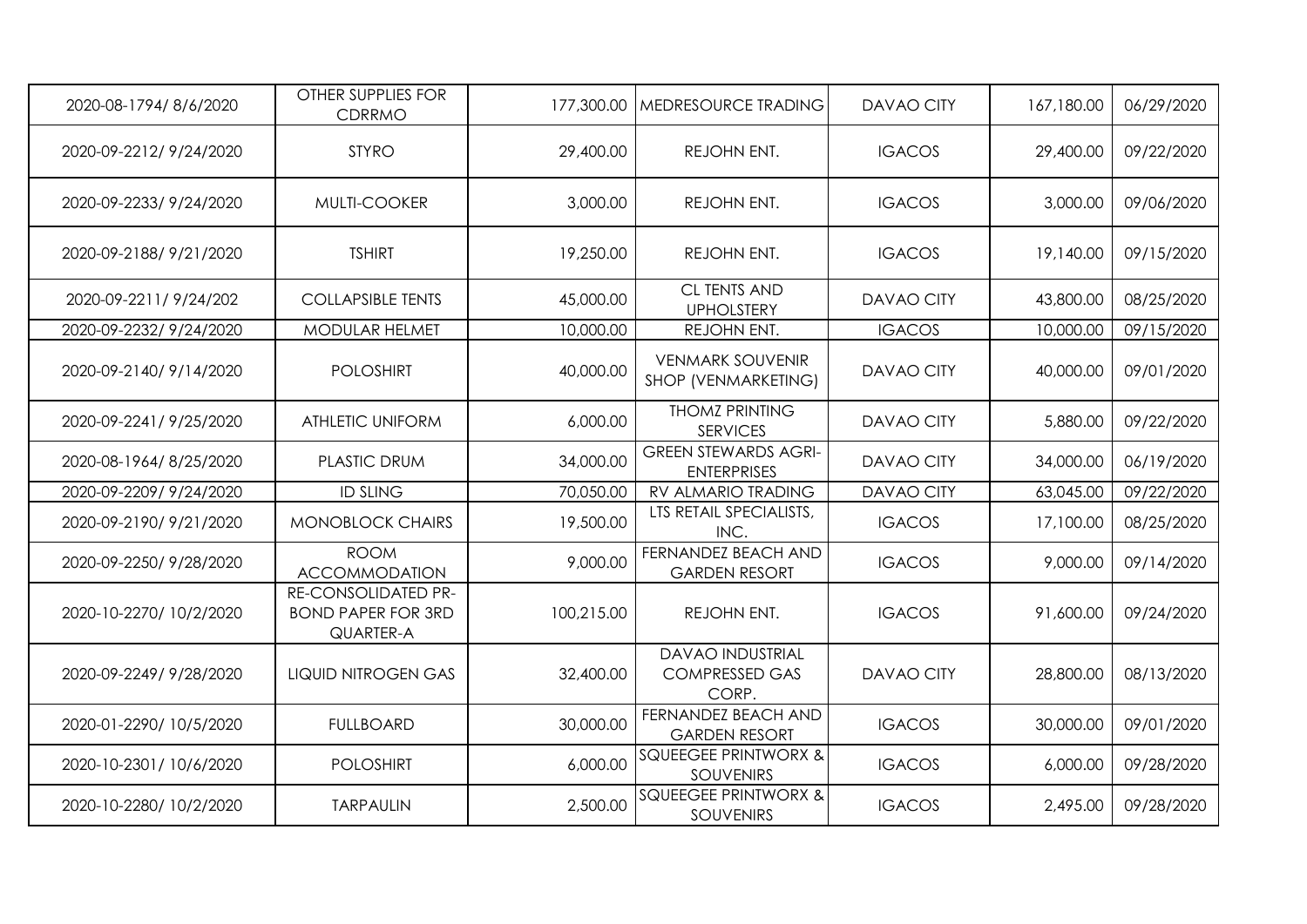| 2020-10-2281/10/2/2020   | <b>ID SLING</b>                                                   | 15,750.00  | RV ALMARIO TRADING                                  | <b>DAVAO CITY</b> | 14,175.00  | 09/28/2020  |
|--------------------------|-------------------------------------------------------------------|------------|-----------------------------------------------------|-------------------|------------|-------------|
| 2020-09-2254/ 9/30/2020  | <b>TARPAULIN</b>                                                  | 1,160.00   | <b>SQUEEGEE PRINTWORX &amp;</b><br><b>SOUVENIRS</b> | <b>IGACOS</b>     | 1,160.00   | 09/22/2020  |
| 2020-01-2290/ 10/5/2020  | <b>FULLBOARD</b>                                                  | 30,000.00  | FERNANDEZ BEACH AND<br><b>GARDEN RESORT</b>         | <b>IGACOS</b>     | 30,000.00  | 09/01/2020  |
| 2020-10-2301/10/6/2020   | <b>POLOSHIRT</b>                                                  | 6,000.00   | <b>SQUEEGEE PRINTWORX &amp;</b><br>SOUVENIRS        | <b>IGACOS</b>     | 6,000.00   | 09/28/2020  |
| 2020-10-2280/ 10/2/2020  | <b>TARPAULIN</b>                                                  | 2,500.00   | <b>SQUEEGEE PRINTWORX &amp;</b><br><b>SOUVENIRS</b> | <b>IGACOS</b>     | 2,495.00   | 09/28/2020  |
| 2020-10-2281/10/2/2020   | <b>ID SLING</b>                                                   | 15,750.00  | RV ALMARIO TRADING                                  | <b>DAVAO CITY</b> | 14,175.00  | 09/28/2020  |
| 2020-09-2254/9/30/2020   | <b>TARPAULIN</b>                                                  | 1,160.00   | <b>SQUEEGEE PRINTWORX &amp;</b><br>SOUVENIRS        | <b>IGACOS</b>     | 1,160.00   | 09/22/2020  |
| 2020-10-2327/10/8/2020   | OTHER SUPPLIES FOR 3RD<br>QUARTER-B                               | 103,878.04 | REJOHN ENT.                                         | <b>IGACOS</b>     | 102,988.00 | 10/01/2020  |
| 2020-10-2351/10/12/2020  | FIRE ALARM                                                        | 16,000.00  | REJOHN ENT.                                         | <b>IGACOS</b>     | 15,920.00  | 10/06/2020  |
| 2020-10-2309/10/7/2020   | <b>TONER</b>                                                      | 11,000.00  | REJOHN ENT.                                         | <b>IGACOS</b>     | 11,000.00  | 10/01/2020  |
| 2020-10-2272/ 10/2/2020  | <b>BOOKS</b>                                                      | 166,106.00 | SERV ENT.                                           | DAVAO CITY        | 166,106.00 | 09/15/2020  |
| 2020-10-2353/10/12/2020  | <b>DIGITAL CAMERA</b>                                             | 46,000.00  | <b>EMCOR INC.-BAJADA</b>                            | DAVAO CITY        | 44,000.00  | 09/22/2020  |
| 2020-10-2397/10/16/2020  | ROAD MAINT. STICKER                                               | 44,000.00  | <b>SQUEEGEE PRINTWORX &amp;</b><br>SOUVENIRS        | <b>IGACOS</b>     | 43,500.00  | 10/13/2020  |
| 2020-10-2399/10/16/2020  | MUG WITH PRINT                                                    | 32,000.00  | <b>SQUEEGEE PRINTWORX &amp;</b><br>SOUVENIRS        | <b>IGACOS</b>     | 28,000.00  | 10/13/2020  |
| 2020-10-2396/10/16/2020  | <b>UMBRELLA</b>                                                   | 68,000.00  | REJOHN ENT.                                         | <b>IGACOS</b>     | 58,000.00  | 10/13/2020  |
| 2020-10-2367/10/14/2020  | <b>LIGHTNING SURGE</b><br>PROTECTION FOR RADIO<br>COMM. EQUIPMENT | 117,000.00 | <b>ELECTROTEL</b><br><b>INCORPORATED</b>            | <b>DAVAO CITY</b> | 97,200.00  | 10/06/2020  |
| 2020-09-3277/9/21/2020   | <b>ID SLING</b>                                                   | 28,950.00  | RV ALMARIO TRADING                                  | <b>DAVAO CITY</b> | 26,055.00  | 10/06/2020  |
| 2020-10-2394/ 10/16/2020 | <b>STICKER</b>                                                    | 4,480.00   | <b>CLOVIS LICONG</b><br>PRINTING PRESS              | <b>DAVAO CITY</b> | 4,256.00   | 10/12/2020  |
| 2020-10-2392             | <b>AIRCON</b>                                                     | 30,000.00  | <b>LER OFFICE</b>                                   | <b>IGACOS</b>     | 30,000.00  | 10/12/2020  |
| 2020-10-2381             | <b>BOOKS</b>                                                      | 297,348.00 | MIND MOVER                                          | <b>DAVAO CITY</b> | 297,348.00 | 09/15/2020  |
| 2020-08-1995/8/27/2020   | <b>CASH VAULT</b>                                                 | 301,000.00 | <b>EAST RICHWOOD SAFE</b><br>COMPANY, INC.          | <b>DAVAO CITY</b> | 290,000.00 | 08/11/2020  |
| 2020-10-2403/ 10/16/2020 | <b>INK</b>                                                        | 39,690.00  | <b>GAKKEN PHIL. INC.</b>                            | <b>DAVAO CITY</b> | 39,690.00  | <b>NONE</b> |
| 2020-10-2413/10/19/2020  | <b>AIRCONDITION</b>                                               | 32,000.00  | <b>EMCOR INC-BAJADA</b><br><b>BRANCH</b>            | DAVAO CITY        | 28,000.00  | 10/13/2020  |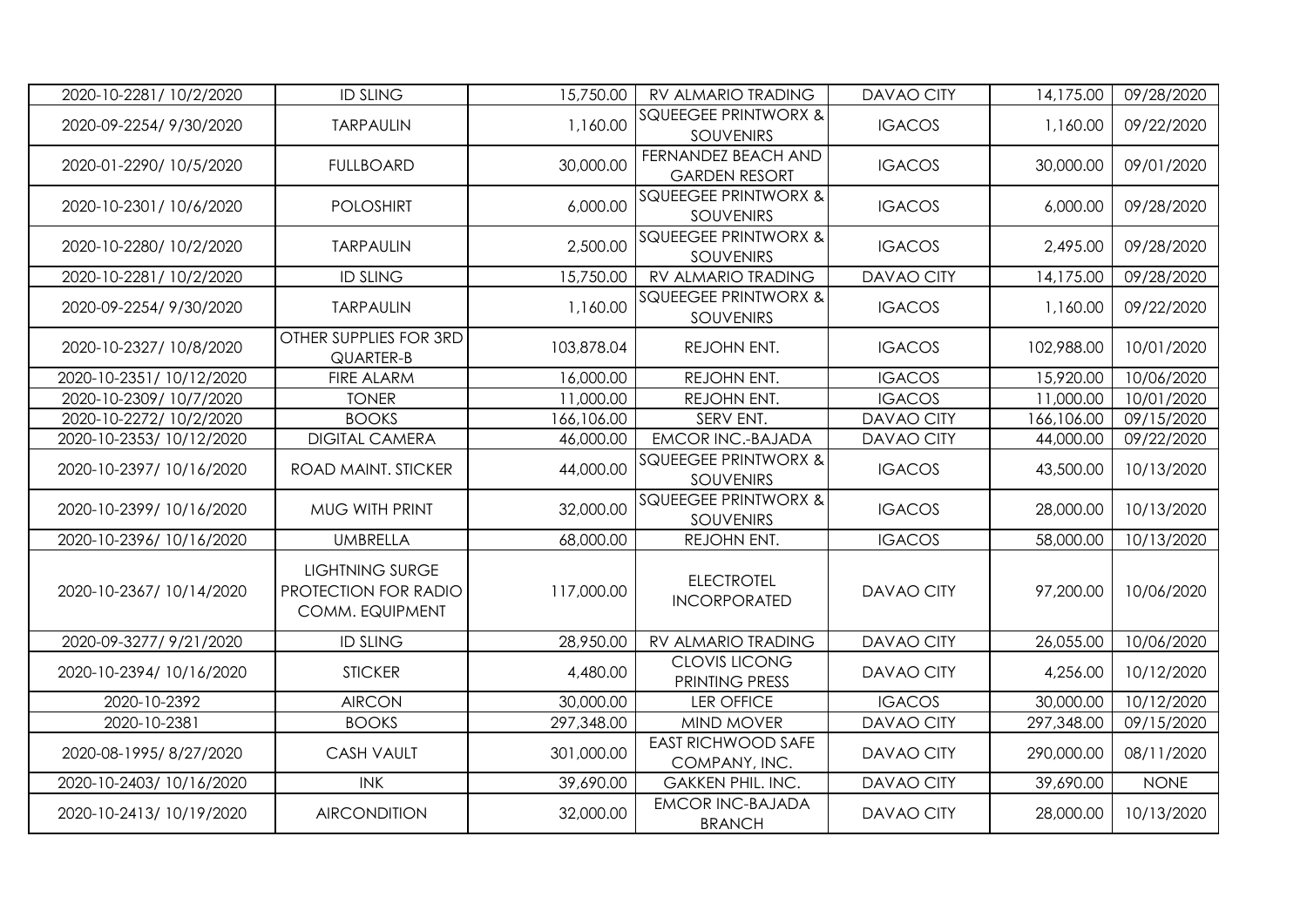| 2020-10-2400/10/16/2020  | POWER SPRAY                                                | 20,000.00  | <b>CROMSTEEL INDUSTRIAL</b><br>SALES CORP.                      | <b>DAVAO CITY</b> | 18,500.00  | 09/15/2020 |
|--------------------------|------------------------------------------------------------|------------|-----------------------------------------------------------------|-------------------|------------|------------|
| 2020-10-2395/10/16/2020  | POWER SPRAY                                                | 20,000.00  | <b>CROMSTEEL INDUSTRIAL</b><br>SALES CORP.                      | <b>DAVAO CITY</b> | 18,500.00  | 09/15/2020 |
| 2020-10-2401/10/16/2020  | <b>FACE RECOGNITION</b>                                    | 40,500.00  | MILLENIAL TECH<br><b>COMPUTER AND OFFICE</b><br><b>SUPPLIES</b> | <b>DAVAO CITY</b> | 40,500.00  | 10/13/2020 |
| 2020-10-2418/ 10/20/2020 | <b>STYRO</b>                                               | 49,000.00  | REJOHN ENT.                                                     | <b>IGACOS</b>     | 49,000.00  | 10/13/2020 |
| 2020-10-2459/10/23/2020  | <b>COOKING GAS</b>                                         | 13,500.00  | <b>ABROX ENT</b>                                                | <b>IGACOS</b>     | 13,500.00  | 10/13/2020 |
| 2020-10-2434/ 10/21/2020 | <b>OFFICE SUPPLIES FOR</b><br><b>3RD QUARTER-B</b>         | 165,852.32 | REJOHN ENT.                                                     | <b>IGACOS</b>     | 157,911.00 | 10/12/2020 |
| 2020-10-2492/ 10/27/2020 | OTHER SUPPLIES FOR 3RD<br>QUARTER-B                        | 103,878.04 | REJOHN ENT.                                                     | <b>IGACOS</b>     | 102,888.00 | 10/19/2020 |
| 2020-10-2486/10/27/2020  | <b>CAMERA</b>                                              | 20,000.00  | <b>LER OFFICE SUPPLIES</b>                                      | <b>IGACOS</b>     | 19,500.00  | 10/16/2020 |
| 2020-10-2487/ 10/27/2020 | EXEC. TABLE                                                | 25,000.00  | <b>LER OFFICE SUPPLIES</b>                                      | <b>IGACOS</b>     | 25,000.00  | 09/28/2020 |
| 2020-10-2462/ 10/21/2020 | <b>ADDITIONAL DISPOSABLE</b><br>PPE                        | 735,000.00 | DAVAO ATHENA DRUG &<br>GENERAL MDSE., INC.                      | <b>DAVAO CITY</b> | 612,500.00 | 10/13/2020 |
| 2020-10-2370/ 10/14/2020 | <b>SPICES</b>                                              | 49,200.00  | <b>KLAM TRADING</b>                                             | <b>DAVAO CITY</b> | 32,700.00  | 10/14/2020 |
| 2020-10-2424/ 10/21/2020 | <b>FOOD SUPPLIES</b>                                       | 86,755.00  | <b>LERIOS STORE</b>                                             | <b>IGACOS</b>     | 82,131.00  | 10/15/2020 |
| 2020-10-2423/ 10/21/2020 | R/M CCTV<br>EQUIPMENT@CDRRMO                               | 242,600.00 | <b>CHINO MARKETING</b>                                          | <b>DAVAO CITY</b> | 212,500.00 | 10/08/2020 |
| 2020-10-2326/ 10/8/2020  | <b>PURCHASE OF</b><br>ANIMAL/ZOOLOGICAL<br><b>SUPPLIES</b> | 59,750.00  | <b>FAIR AND SQUARE</b><br>MARKETING CO.                         | <b>DAVAO CITY</b> | 58,068.00  | 09/21/2020 |
| 2020-10-2382/ 10/15/2020 | R/M SEACRAFT                                               | 55,465.00  | <b>SOUTH SHORE DIVERS</b>                                       | <b>DAVAO CITY</b> | 54,890.00  | 09/28/2020 |
| 2020-10-2371/10/14/2020  | <b>FOOD SUPPLIES</b>                                       | 379,200.00 | REJOHN ENT.                                                     | <b>IGACOS</b>     | 338,920.00 | 10/09/2020 |
| 2020-10-2408/10/13/2020  | <b>CATERING SERVICES</b>                                   | 148,800.00 | CAMP HOLIDAY RESORT<br>& RECREATION AREA                        | <b>IGACOS</b>     | 148,800.00 | 10/09/2020 |
| 2020-10-2414/ 10/13/2020 | <b>FOOD SUPPLIES</b>                                       | 294,550.00 | <b>LERIOS STORE</b>                                             | <b>IGACOS</b>     | 262,420.00 | 10/08/2020 |
| 2020-10-2417/ 10/20/2020 | <b>FOOD SUPPLIES</b>                                       | 50,850.00  | <b>LERIOS STORE</b>                                             | <b>IGACOS</b>     | 45,750.00  | 10/09/2020 |
| 2020-10-2466/10/23/2020  | <b>MOTORCYCLE</b>                                          | 100,000.00 | MOTORHUB CORP.                                                  | <b>DAVAO CITY</b> | 96,000.00  | 10/09/2020 |
| 2020-11-2549/11/4/2020   | <b>TARPAULIN</b>                                           | 29,900.00  | <b>SQUEEGEE PRINTWORX &amp;</b><br>SOUVENIRS                    | <b>IGACOS</b>     | 29,844.00  | 10/22/2020 |
| 2020-11-2543/11/3/2020   | <b>TARPAULIN</b>                                           | 4,000.00   | <b>SQUEEGEE PRINTWORX &amp;</b><br>SOUVENIRS                    | <b>IGACOS</b>     | 4,000.00   | 10/30/2020 |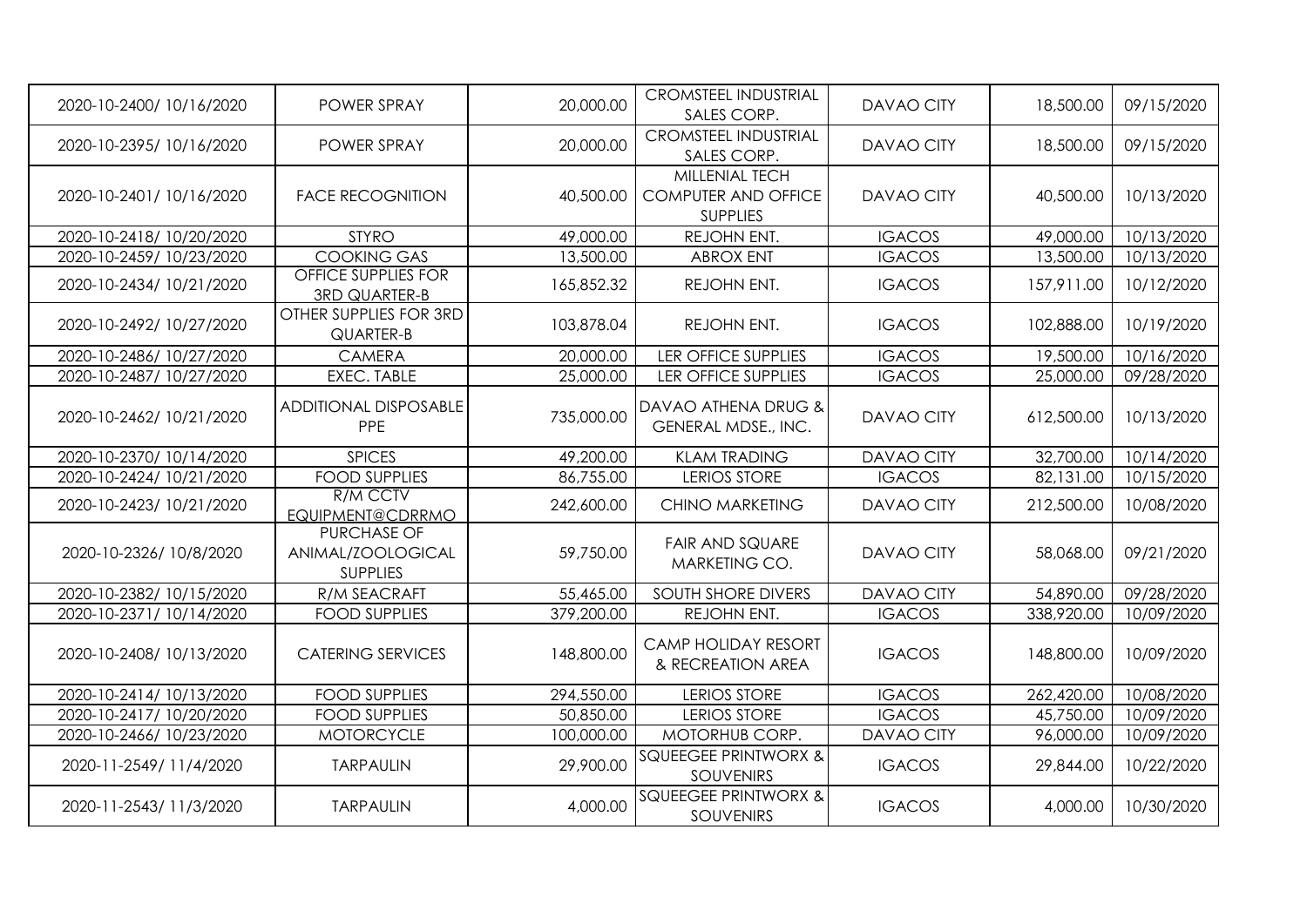| 2020-10-2535/ 10/30/2020 | <b>OTHER SUPPLIES</b>                    | 35,300.00  | RECAMADAS STORE                                             | <b>IGACOS</b>     | 32,070.00  | 10/22/2020 |
|--------------------------|------------------------------------------|------------|-------------------------------------------------------------|-------------------|------------|------------|
| 2020-11-2548/11/4/2020   | <b>OTHER SUPPLIES</b>                    | 87,841.36  | RECAMADAS STORE                                             | <b>IGACOS</b>     | 83,590.00  | 10/22/2020 |
| 2020-10-2536/ 10/30/2020 | MEAT INSPECTION CERT.                    | 25,000.00  | <b>SQUEEGEE PRINTWORX &amp;</b><br>SOUVENIRS                | <b>IGACOS</b>     | 25,000.00  | 10/22/2020 |
| 2020-11-2567/11/5/2020   | OTHER SUPPLIES FOR<br>LIVELIHOOD PROGRAM | 67,050.00  | RNZB MARKETING                                              | <b>DAVAO CITY</b> | 66,848.00  | 10/29/2020 |
| 2020-10-2484/ 10/27/2020 | <b>ROOM</b><br><b>ACCOMODATION</b>       | 5,000.00   | CAVANICO IL MARE<br><b>BEACH RESORT</b>                     | <b>IGACOS</b>     | 5,000.00   | 08/24/2020 |
| 2020-10-2485/10/27/2020  | <b>ROOM</b><br><b>ACCOMODATION</b>       | 10,000.00  | CAVANICO IL MARE<br><b>BEACH RESORT</b>                     | <b>IGACOS</b>     | 10,000.00  | 08/24/2020 |
| 2020-10-2534/ 10/30/2020 | <b>OTHER SUPPLIES</b>                    | 29,755.50  | REJOHN ENT.                                                 | <b>IGACOS</b>     | 29,245.00  | 10/16/2020 |
| 2020-11-2550/11/4/2020   | <b>INDEX CARD</b>                        | 10,000.00  | REJOHN ENT.                                                 | <b>IGACOS</b>     | 9,900.00   | 10/13/2020 |
| 2020-10-2537/ 10/30/2020 | <b>INK</b>                               | 7,231.68   | REJOHN ENT.                                                 | <b>IGACOS</b>     | 7,230.00   | 10/22/2020 |
| 2020-11-2545/11/3/2020   | <b>TONER</b>                             | 44,000.00  | REJOHN ENT.                                                 | <b>IGACOS</b>     | 43,800.00  | 10/22/2020 |
| 2020-11-2546/11/3/2020   | <b>TONER</b>                             | 44,000.00  | REJOHN ENT.                                                 | <b>IGACOS</b>     | 43,800.00  | 10/22/2020 |
| 2020-11-2551/11/5/2020   | <b>VENUE RENTAL</b>                      | 9,000.00   | FERNANDEZ BEACH<br><b>RESORT</b>                            | <b>IGACOS</b>     | 9,000.00   | 10/22/2020 |
| 2020-11-2577/11/6/2020   | <b>REF MAGNET</b>                        | 4,995.00   | <b>SQUEEGEE PRINTWORX &amp;</b><br><b>SOUVENIRS</b>         | <b>IGACOS</b>     | 4,990.00   | 10/29/2020 |
| 2020-11-2578/11/6/2020   | <b>STYRO</b>                             | 91,140.00  | REJOHN ENT.                                                 | <b>IGACOS</b>     | 91,140.00  | 10/29/2020 |
| 2020-11-2552/ 11/5/2020  | <b>READING MATERIALS</b>                 | 22,500.00  | CLOVIS S. LICONG<br>PRINTING PRESS                          | <b>DAVAO CITY</b> | 22,500.00  | 10/22/2020 |
| 2020-11-2580/11/6/2020   | <b>AIRCON</b>                            |            | CARESYSTEM<br>121,000.00   TECHNOLOGY SOLUTION<br>CO., INC. | <b>DAVAO CITY</b> | 120,000.00 | 10/27/2020 |
| 2020-11-2553/11/5/2020   | <b>ROOM</b><br><b>ACCOMMODATION</b>      | 25,000.00  | CAVANICO IL MARE                                            | <b>IGACOS</b>     | 25,000.00  | 08/24/2020 |
| 2020-11-2590/ 11/9/2020  | <b>CUSTOMIZED BACK</b><br><b>PACK</b>    | 14,000.00  | <b>THOMZ PRINTING</b><br><b>SERVICES</b>                    | <b>DAVAO CITY</b> | 13,000.00  | 10/29/2020 |
| 2020-11-2605/11/16/2020  | <b>INK</b>                               | 3,606.24   | REJOHN ENT.                                                 | <b>IGACOS</b>     | 3,570.00   | 11/06/2020 |
| 2020-11-2606/11/16/2020  | <b>TONER</b>                             | 16,500.00  | REJOHN ENT.                                                 | <b>IGACOS</b>     | 16,500.00  | 11/06/2020 |
| 2020-11-2579/11/6/2020   | <b>PUBLICATION OF CITY</b><br>ORDINANCE  | 240,000.00 | <b>SUNSTAR DAVAO</b><br>PUBLISHING INC.                     | DAVAO CITY        | 177,000.00 | 10/16/2020 |
| 2020-10-2419/10/20/2020  | PORTABLE SOUND<br>SYSTEM                 | 56,000.00  | <b>EMCOR INC. BAJADA</b>                                    | DAVAO CITY        | 52,000.00  | 10/16/2020 |
| 2020-11-2719/11/26/2020  | <b>BOND PAPER</b>                        | 7,200.00   | REJOHN ENT.                                                 | <b>IGACOS</b>     | 6,750.00   | 11/10/2020 |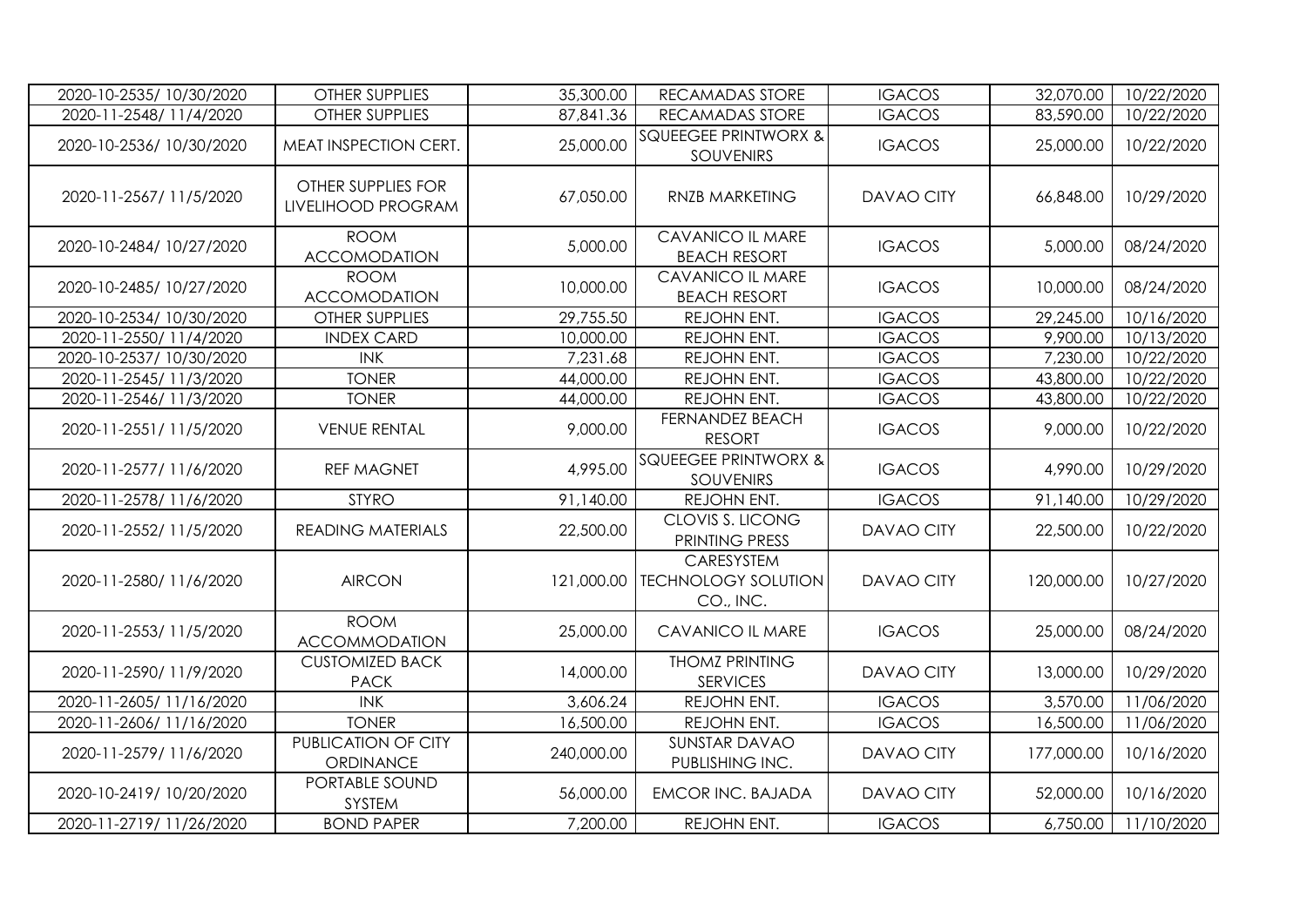| 2020-11-2722/ 11/26/2020 | OTHER SUPPLIES                                                                                     | 2,575.00     | RECAMADAS STORE                                    | <b>IGACOS</b>     | 2,565.00     | 11/20/2020 |
|--------------------------|----------------------------------------------------------------------------------------------------|--------------|----------------------------------------------------|-------------------|--------------|------------|
| 2020-11-2692/11/25/2020  | <b>TSHIRT</b>                                                                                      | 26,950.00    | <b>THOMZ PRINTING</b><br><b>SERVICES</b>           | <b>DAVAO CITY</b> | 26,565.00    | 11/12/2020 |
| 2020-11-2720/11/26/2020  | OTHER SUPPLIES FOR SEA<br>AMBULANCE OPERATOR                                                       | 69,700.00    | <b>THOMZ PRINTING</b><br><b>SERVICES</b>           | <b>DAVAO CITY</b> | 68,970.00    | 11/13/2020 |
| 2020-11-2670/11/20/2020  | MILITARY, PULIS AND<br><b>TRAFFIC SUPPLIES</b>                                                     | 66,000.00    | <b>RMB RYMARS TAILORING</b><br><b>AND SUPPLIES</b> | <b>DAVAO CITY</b> | 61,200.00    | 10/22/2020 |
| 2020-11-2718/11/26/2020  | <b>BOND PAPER</b>                                                                                  | 118,540.00   | REJOHN ENT.                                        | <b>IGACOS</b>     | 111,527.00   | 11/20/2020 |
| 2020-11-2705/11/26/2020  | <b>HANDYBAG</b>                                                                                    | 89,000.00    | <b>THOMZ PRINTING</b><br><b>SERVICES</b>           | <b>DAVAO CITY</b> | 88,400.00    | 11/20/2020 |
| 2020-11-2659/11/18/2020  | <b>STARTER KIT FOR</b><br><b>TRAINING OF DOLE</b>                                                  | 81,580.00    | <b>DUBC CONSTRUCTION</b><br>CORP.                  | DAVAO CITY        | 80,984.00    | 11/06/2020 |
| 2020-12-2809/12/3/2020   | OFFICE SUPPLIES FOR<br><b>VARIOUS OFFICE FOR</b><br><b>4TH QUARTER-A</b>                           | 274,822.16   | REJOHN ENT.                                        | <b>IGACOS</b>     | 267,217.50   | 11/20/2020 |
| 2020-12-2811/12/3/2020   | OTHER SUPPLIES FOR<br><b>VARIOUS OFFICE FOR</b><br><b>4TH QUARTER-A</b>                            | 260,790.15   | REJOHN ENT.                                        | <b>IGACOS</b>     | 257,525.00   | 11/20/2020 |
| 2020-12-2812/12/3/2020   | OFFICE SUPPLIES FOR<br>PESO AND HOUSING                                                            | 22,991.28    | REJOHN ENT.                                        | <b>IGACOS</b>     | 22,605.00    | 11/27/2020 |
| 2020-12-2752/ 12/1/2020  | RENTAL OF TANK                                                                                     | 40,000.00    | <b>KELSEYS TRADING</b>                             | <b>DAVAO CITY</b> | 39,600.00    | 12/01/2020 |
| 2020-11-2738/11/27/2020  | <b>KATSA ECOBAG</b>                                                                                | 30,000.00    | <b>SQUEEGEE PRINTWORX</b>                          | <b>IGACOS</b>     | 29,800.00    | 11/10/2020 |
| 2020-12-2990/12/10/2020  | <b>GARDENING MATERIALS</b><br>AND SEEDLINGS FOR THE<br><b>DOLE LIVELIHOOD</b><br><b>PROGRAM</b>    | 187,750.00   | M.E.S MARKETING                                    | <b>DAVAO CITY</b> | 181,204.00   | 10/29/2020 |
| 2020-12-2991/12/10/2020  | <u>DOLE LIVELINOOD</u><br>PROGRAM-GREEN<br>10110E                                                  | 99,659.00    | <b>M.E.S MARKETING</b>                             | <b>DAVAO CITY</b> | 96,820.00    | 10/29/2020 |
| 2020-07-1732/ 7/30/2020  | <b>CONSTRUCTION OF</b><br>MULTI-PURPOSE<br><b>BLDG./EVACUATION</b><br>CENTER AT ANONANG,<br>DIST., | 1,869,463.73 | NPO BUILDERS DAVAO<br>CO.                          | <b>DAVAO CITY</b> | 1,861,348.44 | 07/15/2020 |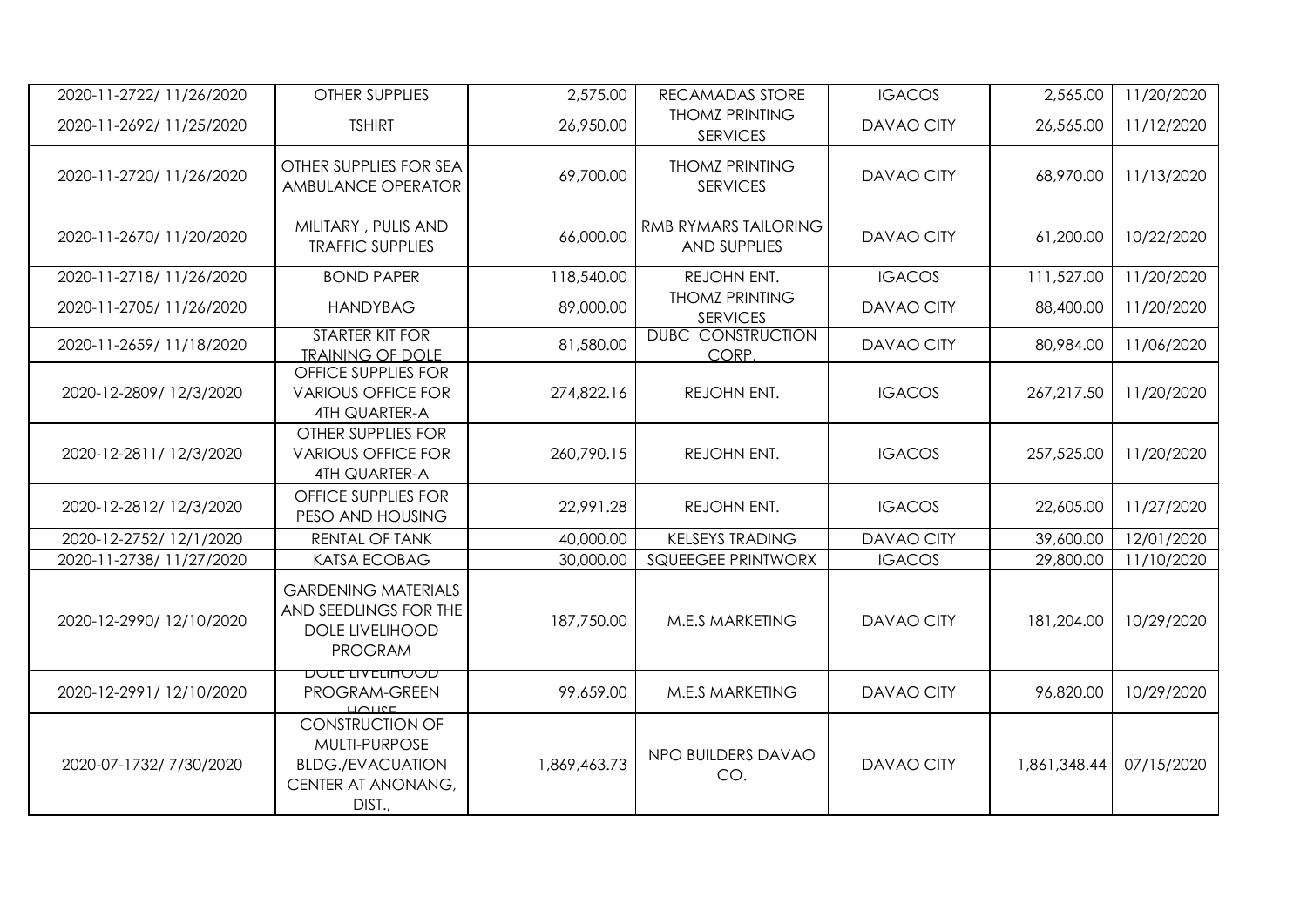| 2020-07-1730/7/30/2020  | <b>CONSTRUCTION OF GYM</b><br>AT MAMBAGO-B<br><b>NATIONAL HIGH</b><br>SCHOOL, BABAK DIST.,<br><b>IGACOS</b>          | 1,418,486.31  | NPO BUILDERS DAVAO<br>CO.                 | <b>DAVAO CITY</b> | 1,410,243.35  | 07/15/2020 |
|-------------------------|----------------------------------------------------------------------------------------------------------------------|---------------|-------------------------------------------|-------------------|---------------|------------|
| 2020-09-2173/9/17/2020  | <b>REHABILITATION OF</b><br><b>COMFORT ROOMS/</b><br><b>CONSTRUCTION OF</b><br>STAGE AT KAN-ANAN SA<br><b>PARK</b>   | 473,276.46    | <b>JD SOMOZA BUILDERS</b>                 | <b>DAVAO CITY</b> | 472,092.23    | 09/02/2020 |
| 2020-07-1726/7/30/2020  | CONCRETING OF ROAD<br><b>FROM CIRCUMFERENTIAL</b><br>ROAD SAN MIGUEL TO<br><b>CEMETERY PAHULAYAN</b><br>(RE-BIDDING) | 4,794,261.34  | ARDRAW CONST. &<br>SUPPLY CORP.           | <b>DAVAO CITY</b> | 4,742,404.99  | 07/15/2020 |
| 2020-09-2237/9/24/2020  | <b>INSTALLATION OF</b><br><b>STREETLIGHTS</b><br>(ISLANDWIDE), IGACOS                                                | 19,759,781.29 | <b>RELY CONSTRUCTION</b><br>AND SUPPLY    | <b>DAVAO CITY</b> | 19,738,990.53 | 09/07/2020 |
| 2020-07-1733/ 7/30/2020 | <b>CONSTRUCTION OF GYM</b><br><b>AVCES MIRANDA, BABAK</b><br><b>DIST., IGACOS</b>                                    | 1,447,000.72  | NPO BUILDERS DAVAO<br>CO.                 | <b>DAVAO CITY</b> | 1,438,445.90  | 07/15/2020 |
| 2020-09-2239/9/25/2020  | PARK DEVELOPMENT<br><b>BRGY. PEÑAPLATA</b><br>(FREEDOM PARK, BRGY.<br>PEÑAPLATA, IGACOS)                             | 2,923,290.45  | L.A. ARIZOLA CONST.                       | <b>DAVAO CITY</b> | 2,902,156.18  | 09/07/2020 |
| 2020-07-1756/7/29/2020  | <b>ELECTRICATION AT SITIO</b><br><b>BUCAWE TORIL BABAK</b><br><b>DISTRICT</b>                                        | 2,894,755.00  | KUPLER INDUSTRIES,<br><b>INCORPORATED</b> | <b>DAVAO CITY</b> | 2,404,921.40  | 06/15/2020 |
| 2020-09-2242/9/25/2020  | <b>DATABASE SERVER FOR I-</b><br><b>TRAC SYSTEM, SMART UPS</b><br><b>AND LAPTOPS</b>                                 | 1,000,000.00  | <b>UNICENTER</b><br><b>COMMUNICATIONS</b> | <b>DAVAO CITY</b> | 995,000.00    | 09/07/2020 |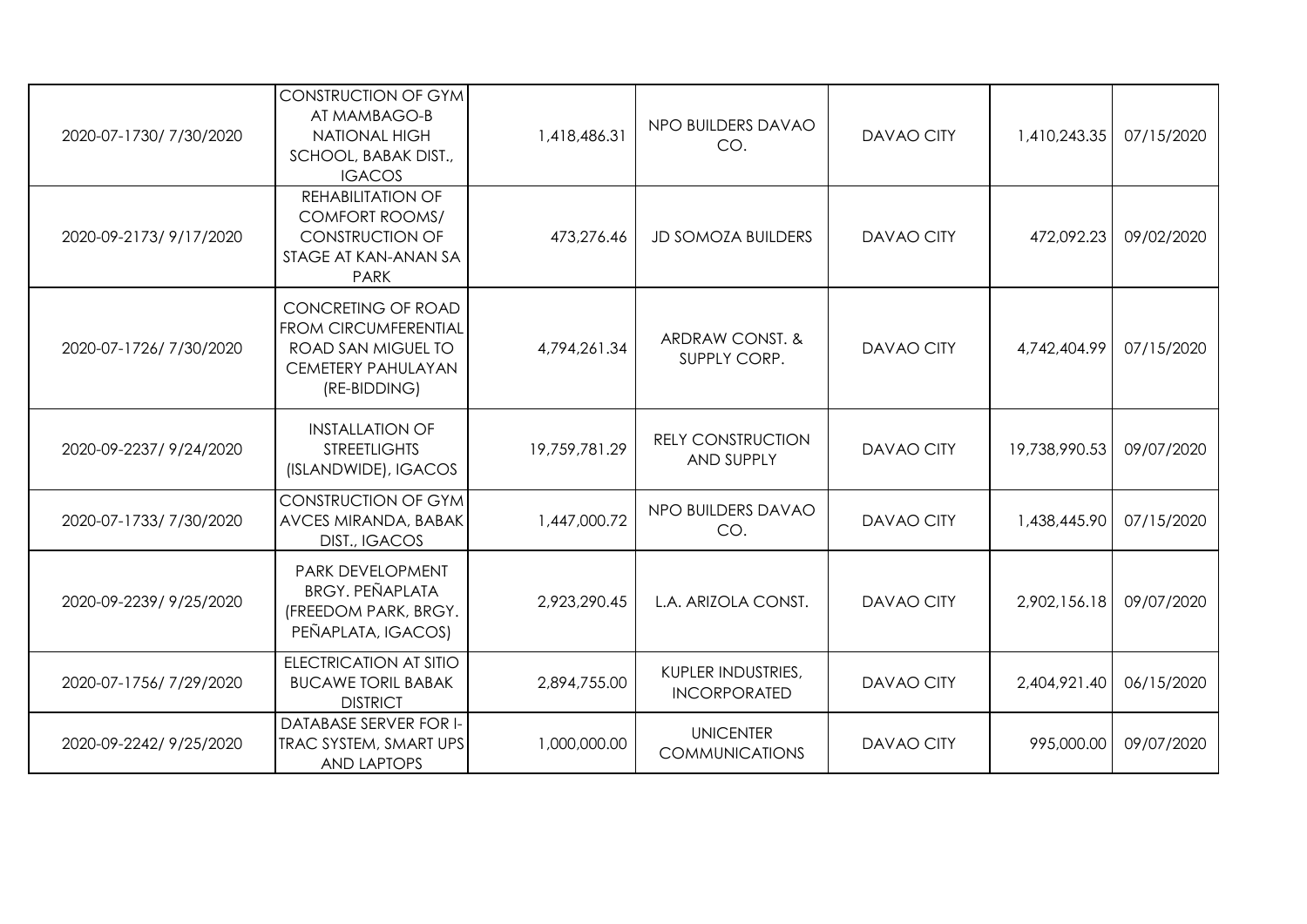| 2020-10-2506/ 10/29/2020 | R/M SDLG WHEEL<br>LOADER & L958F/MOTOR<br>GRADER G9165                                                                                              | 905,000.00   | PHILTYRES CORP.                     | <b>DAVAO CITY</b> | 892,000.00   | 10/12/2020 |
|--------------------------|-----------------------------------------------------------------------------------------------------------------------------------------------------|--------------|-------------------------------------|-------------------|--------------|------------|
| 2020-10-2368/10/13/2020  | PURCHASE OF 1 UNIT<br>MARINE AMBULANCE<br><b>BOAT</b>                                                                                               | 5,000,000.00 | <b>SOUTH SHORE DIVERS</b>           | <b>DAVAO CITY</b> | 4,558,000.00 | 09/07/2020 |
| 2020-10-2369/10/14/2020  | <b>ESTABLISHMENT OF</b><br><b>COMMUNITY COLLEGE-</b><br><b>BUILDING &amp;</b><br><b>IMPROVEMENTS AT CITY</b><br>HALL COMPOUND,<br>PEÑAPLATA, IGACOS | 332,771.33   | DUBC CONST. CORP.                   | <b>DAVAO CITY</b> | 332,004.48   | 10/12/2020 |
| 2020-10-2528/ 10/28/2020 | <b>INSTALLATION OF</b><br><b>LIGHTING FACILITIES</b><br><b>INSIDE PAHULAYAN</b><br>MEMORIAL(SOLAR LIGHT)<br>AT SAN MIGUEL, SAMAL<br>DIST., IGACOS   | 1,828,008.00 | SUPER K MARKETING,<br>INC.          | <b>DAVAO CITY</b> | 1,819,350.00 | 09/07/2020 |
| 2020-10-2517/ 10/28/2020 | <b>INSTALLATION OF SOLAR</b><br>STREETLIGHTS AT LIMAO,<br>CALICLIC, PANGUBATAN,<br><b>IGACOS</b>                                                    | 4,921,560.00 | <b>ECOSHIFT</b><br>CORPORATION      | <b>DAVAO CITY</b> | 4,920,510.00 | 09/07/2020 |
| 2020-10-2507/ 10/29/2020 | <b>REHABILITATION OF</b><br><b>BRIDGE AT SITIO KASILAK,</b><br>BRGY. SAN ISIDRO,<br><b>KAPUTIAN DIST., IGACOS</b>                                   | 2,870,471.29 | DUBC CONST. CORP.                   | <b>DAVAO CITY</b> | 2,862,780.00 | 10/12/2020 |
| 2020-10-2511/10/29/2020  | <b>COMPLETION OF</b><br><b>PASALUBONG CENTER</b><br>/IMPROVEMENT OF<br>PASALUBONG SHOP AT<br><b>BRGY. PEÑAPLATA,</b><br>SAMAL DIST., IGACOS         |              | 1,753,940.26 AGRF BUILDERS & SUPPLY | <b>DAVAO CITY</b> | 1,742,418.20 | 10/12/2020 |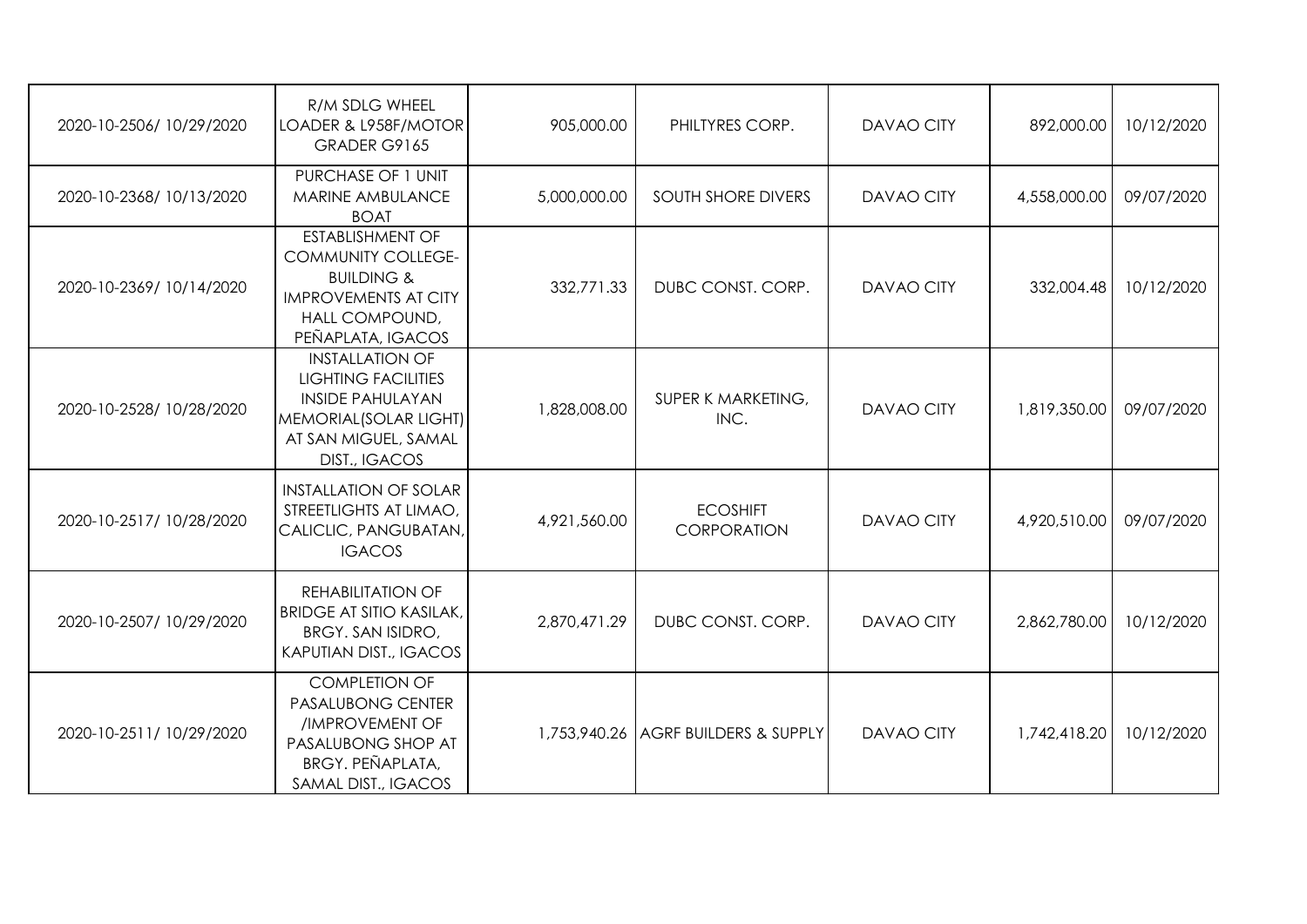| 2020-10-2505/10/29/2020  | DEVELOPMENT OF<br>WATER SUPPLY SYSTEM<br>AND FACILITIES AT STO.<br>NIÑO, BABAK DIST.,<br><b>IGACOS</b>                  | 1,058,364.89 | DUBC CONST. CORP.                                                              | <b>DAVAO CITY</b> | 1,050,830.00 | 10/12/2020 |
|--------------------------|-------------------------------------------------------------------------------------------------------------------------|--------------|--------------------------------------------------------------------------------|-------------------|--------------|------------|
| 2020-10-2513/10/29/2020  | <b>ICT EQUIPMENT</b><br>(DESKTOP/PRINTER)                                                                               | 5,024,000.00 | <b>DIGITAL INTERFACE</b>                                                       | <b>DAVAO CITY</b> | 5,006,416.00 | 10/12/2020 |
| 2020-10-2541/ 10/28/2020 | <b>DEVELOPMENT OF</b><br>WATER SUPPLY SYSTEM<br>AND FACILITIES AT BRGY.<br>SAN MIGUEL, SAMAL<br>DIST., IGACOS           | 885,913.25   | <b>DANIMERH</b><br><b>CONSTRUCTION AND</b><br>SUPPLY                           | <b>DAVAO CITY</b> | 885,556.35   | 10/12/2020 |
| 2020-10-2538/ 10/28/2020 | PURCHASE OF CONST.<br><b>MATERIALS FOR</b><br><b>DEVELOPMENT OF</b><br>WATER SUPPLY SYSTEM<br><b>AND FACILITIES</b>     | 1,039,080.40 | DUBC CONST. CORP.                                                              | <b>DAVAO CITY</b> | 1,031,259.40 | 10/12/2020 |
| 2020-12-2782/ 12/3/2020  | PURCHASE OF CONST.<br>MATERIALS FOR DOLE<br>LIVELIHOOD AND<br><b>TRAINING CENTER AND</b><br><b>CONST. OF GREENHOUSE</b> | 1.097.273.76 | <b>DUBC CONST. CORP</b>                                                        | <b>DAVAO CITY</b> | 1.086.834.81 | 11/11/2020 |
| 2020-09-2177 / 9/8/20    | Construction of Water<br>tank at Drop in Center-<br>Licup                                                               | 172,624.74   | <b>JALM ENGINEERING</b><br><b>SERVICES &amp;</b><br><b>CONSTRUCTION SUPPLY</b> | <b>IGaCoS</b>     | 163,729.01   | 08/25/2020 |
| 2020-09-2091 / 9/9/20    | <b>POWER BILL DEPOSIT -</b><br>METER DEPOSIT AT NEW<br>CITYHALL, PEÑAPLATA,<br>SAMAL DISTRICT, IGACOS                   | 415,149.00   | <b>KUPLER INDUSTRIES</b><br><b>INCORPORATED</b>                                | Davao City        | 398,607.00   | 08/27/2020 |
| 2020-09-2174 / 9/18/20   | PERIMETER FENCE AT<br>CAGRO, MAAG,<br>PEÑAPLATA DISTRICT                                                                | 131,633.35   | <b>JALM ENGINEERING</b><br><b>SERVICES &amp;</b><br><b>CONSTRUCTION SUPPLY</b> | <b>IGaCoS</b>     | 126,262.93   | 08/25/2020 |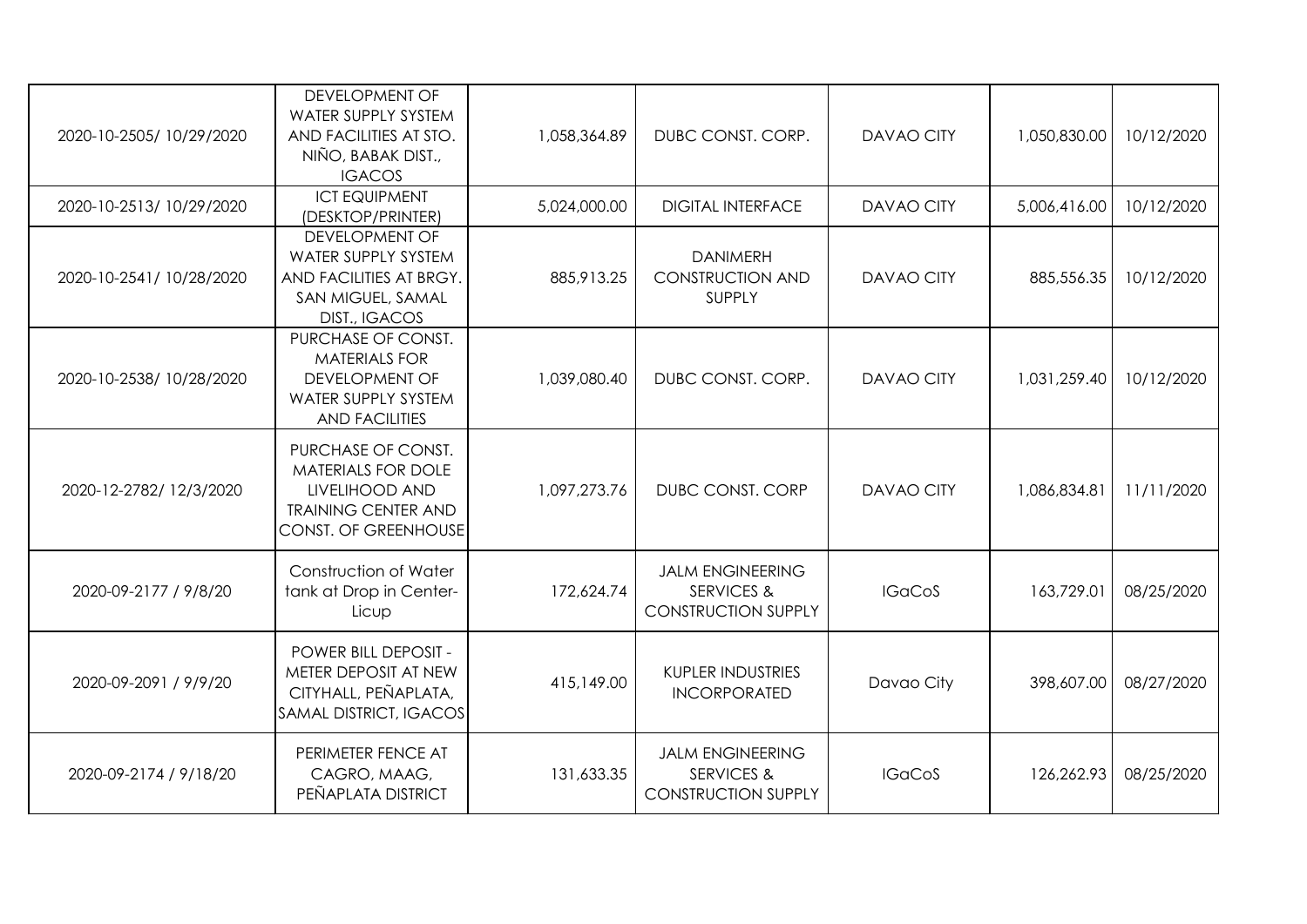| 2020-09-2178 / 9/18/20 | Water System<br>Development - Purok 6<br>San Vicente, Aundanao                                     | 296,553.00 | <b>JALM ENGINEERING</b><br><b>SERVICES &amp;</b><br><b>CONSTRUCTION SUPPLY</b> | <b>IGaCoS</b> | 282,262.00 | 09/14/2020 |
|------------------------|----------------------------------------------------------------------------------------------------|------------|--------------------------------------------------------------------------------|---------------|------------|------------|
| 2020-09-2260 / 9/3/20  | <b>CATERING SERVICES FOR</b><br><b>MEAT CONSCIOUSNESS</b><br><b>WEEK 2020</b>                      | 9,900.00   | <b>CHEED CATERING</b><br><b>SERVICES</b>                                       | <b>IGaCoS</b> | 9,350.00   | 09/25/2020 |
| 2020-09-2257 / 9/30/20 | <b>R/M BUILDING AND</b><br><b>OTHER STRUCTURES -</b><br><b>CEMETERY</b>                            | 26,516.84  | <b>JALM ENGINEERING</b><br><b>SERVICES &amp;</b><br><b>CONSTRUCTION SUPPLY</b> | <b>IGaCoS</b> | 26,404.84  | 09/23/2020 |
| 2020-09-2259 / 9/30/20 | R/M VEHICLE OF HON.<br>TACSANAN W/ PLATE #<br>1101-0433953                                         | 14,980.00  | YAD'Z MARKETING                                                                | <b>IGaCoS</b> | 14,980.00  | 09/24/2020 |
| 2020/10/2302 / 10/5/20 | <b>REPRESENTATION</b><br><b>EXPENSES FOR KAPUTIAN</b><br><b>BEACH PARK</b><br><b>OPERATIONS</b>    | 1,200.00   | <b>SEASIDE EATERY AND</b><br><b>CATERING SERVICES</b>                          | <b>IGaCoS</b> | 1,200.00   | 03/16/2020 |
| 2020-09-2123 / 9/10/20 | Purchase of Jack<br>Hammer for EMS<br>Operation                                                    | 160,000.00 | MILMAN ENTERPRISES                                                             | Davao City    | 159,000.00 | 09/03/2020 |
| 2020-09-2256 / 9/30/20 | POWER BACK-UP SYSTEM<br>- BATTERY REPLACEMENT                                                      | 100,000.00 | <b>CHINO MARKETING</b>                                                         | Davao City    | 97,900.00  | 09/16/2020 |
| 2020-09-2258 / 9/30/20 | <b>ELECTRONIC SYSTEM</b><br><b>DEVELOPMENT AND</b><br><b>MAINTENANCE</b><br>PROGRAM - LAPTOP       | 90,000.00  | <b>CHINO MARKETING</b>                                                         | Davao City    | 88,900.00  | 09/16/2020 |
| 2020-10-2277 / 10/2/20 | IMPV'T OF WATER SYSTEM<br>AT NATURE'S PARK,<br><b>BANDERA, KAPUTIAN</b><br><b>DISTRICT, IGACOS</b> |            | 268,806.95 AGRF BUILDERS & SUPPLY                                              | <b>IGaCoS</b> | 264,901.50 | 09/23/2020 |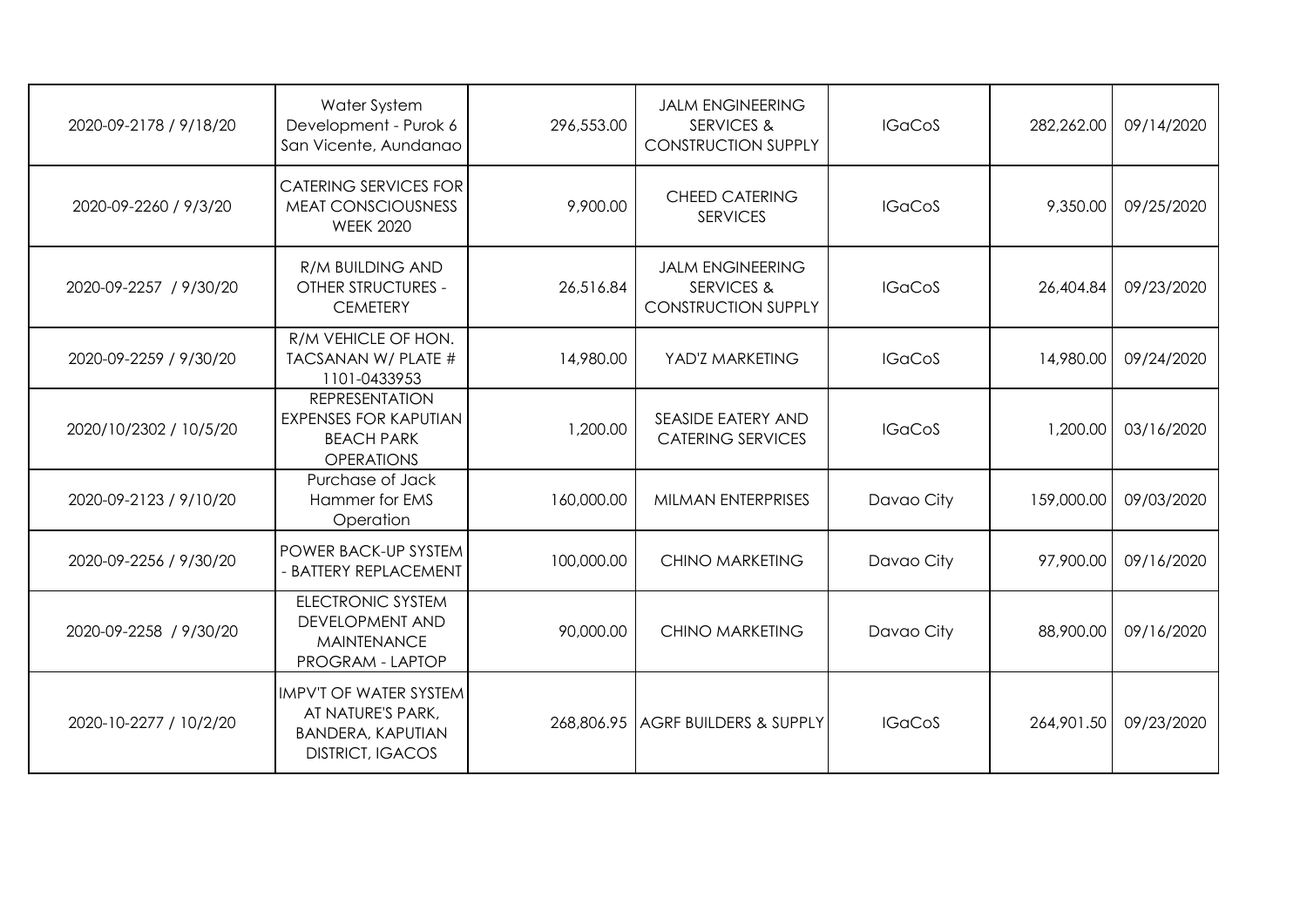| 2020-10-2297 / 10/5/20  | PURCHASE OF MEDICAL,<br><b>DENTAL SUPPLIES USED</b><br><b>FOR COVID SWAB</b>                     | 641,300.00 | DAVAO ATHENA DRUG &<br><b>GENERAL MERCHANDISE,</b><br>INC.           | Davao City    | 635,800.00 | 09/29/2020 |
|-------------------------|--------------------------------------------------------------------------------------------------|------------|----------------------------------------------------------------------|---------------|------------|------------|
| 2020-10-2282 / 10/5/20  | <b>R/M MOTOR VEHICLE</b><br>(TOYOTA INNOVA)                                                      | 9,000.00   | NVG PRIME MARKETING                                                  | Davao City    | 8,700.00   | 09/24/2020 |
| 2020-10-2306 / 10/7/20  | R/M VEHICLE OF HON.<br><b>BANTILLO WITH PLATE #</b><br><b>SGL 393</b>                            | 9,500.00   | <b>J AND J MARKETING</b>                                             | <b>IGaCoS</b> | 9,500.00   | 10/06/2020 |
| 2020-10-2305 / 10/7/20  | <b>ICT Equipment CADO-</b><br>Regular (Amendment) -<br>Portable Hard Drive                       | 12,000.00  | <b>LER OFFICE SUPPLIES</b><br><b>AND EQUIPMENT</b><br><b>TRADING</b> | <b>IGaCoS</b> | 11,900.00  | 10/07/2020 |
| 2020-10-2304 / 10/7/20  | <b>ICT Equipment for CARES</b><br>Program                                                        | 100,000.00 | <b>CHINO MARKETING</b>                                               | Davao City    | 99,999.00  | 10/02/2020 |
| 2020-10-2361 / 10/12/20 | <b>Representation Expenses</b><br>under Community Based<br>Rehabilitation Program<br>4th Quarter | 7,500.00   | <b>SUNRISE VIEW CANTEEN</b>                                          | <b>IGaCoS</b> | 6,600.00   | 10/07/2020 |
| 2020-10-2383 / 10/15/20 | <b>COOPERATIVE MONTH</b><br><b>CELEBRATION 2020</b>                                              | 34,500.00  | <b>SUNRISE VIEW CANTEEN</b>                                          | <b>IGaCoS</b> | 34,500.00  | 10/12/2020 |
| 2020-10-2356 / 10/12/20 | <b>Representation Expenses</b><br>under Community Based<br>Rehabilitation Program<br>4th Quarter | 7,500.00   | <b>SUNRISE VIEW CANTEEN</b>                                          | <b>IGaCoS</b> | 6,600.00   | 10/07/2020 |
| 2020-10-2359 / 10/12/20 | <b>FOOD SUPPLIES</b><br><b>EXPENSES UNDER</b><br>PHILIPPINE COAST<br><b>GUARD 3RD QUARTER</b>    | 48,000.00  | <b>LERIO'S STORE</b>                                                 | <b>IGaCoS</b> | 43,200.00  | 10/07/2020 |
| 2020-10-2357 / 10/12/20 | <b>Food Supplies Expenses</b><br>under Community Based<br>Rehabilitation program<br>4th Quarter  | 8,600.00   | <b>LERIO'S STORE</b>                                                 | <b>IGaCoS</b> | 8,600.00   | 10/07/2020 |
| 2020-10-2373 / 10/14/20 | <b>Food Supplies Expenses</b><br>$(1011 - 200)$                                                  | 8,000.00   | <b>ABROX ENTERPRISES</b>                                             | <b>IGaCoS</b> | 8,000.00   | 10/12/2020 |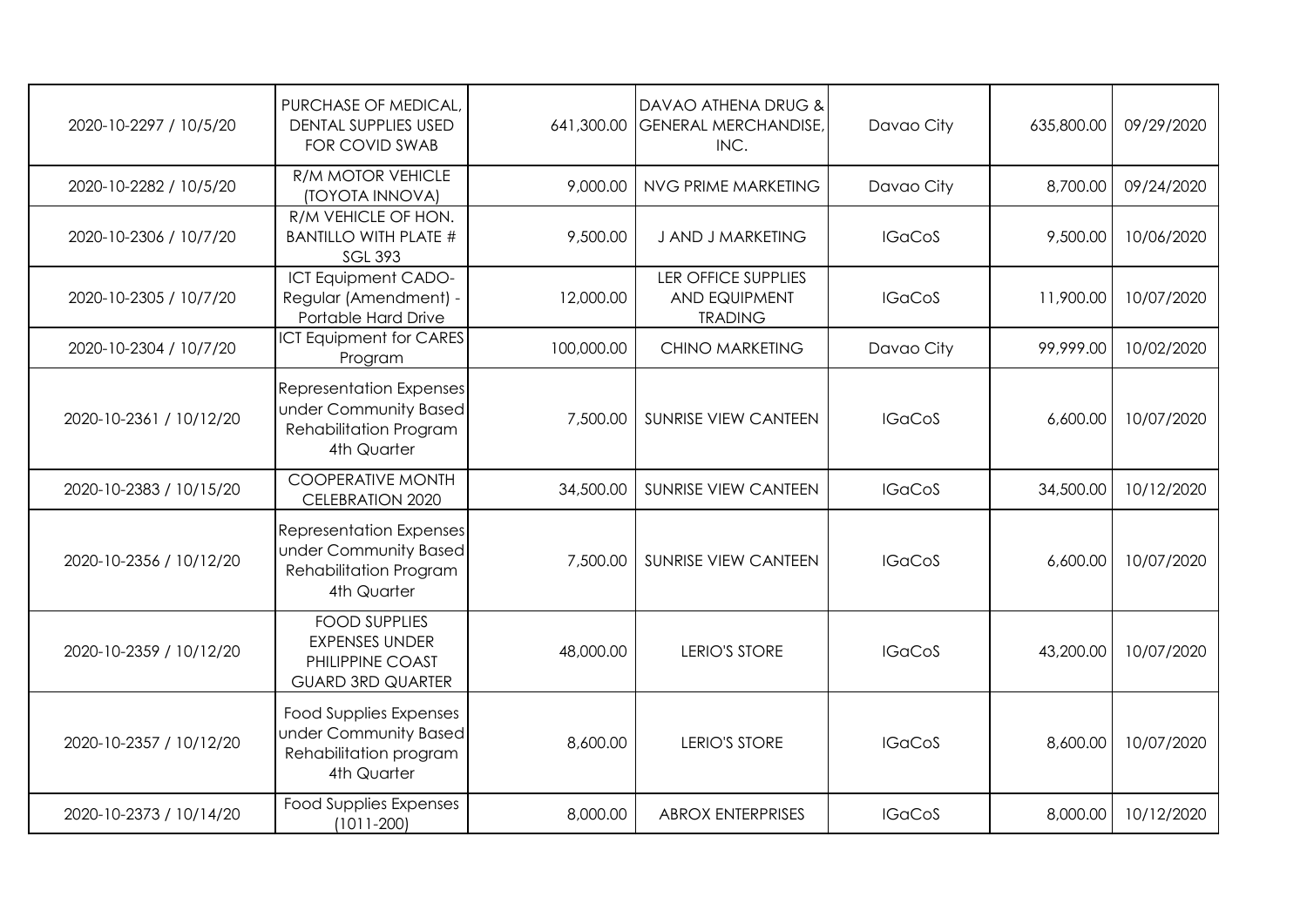| 2020-10-2343 / 10/9/20  | <b>REPAIR AND</b><br><b>MAINTENANCE</b>                                                                                           | 2,810.00  | YAD'Z MARKETING                                      | <b>IGaCoS</b> | 2,810.00   | 09/28/2020 |
|-------------------------|-----------------------------------------------------------------------------------------------------------------------------------|-----------|------------------------------------------------------|---------------|------------|------------|
| 2020-10-2344 / 10/9/20  | <b>R/M BUILDING AND</b><br><b>OTHER STRUCTURE</b>                                                                                 | 18,118.00 | YANIS HARDWARE                                       | <b>IGaCoS</b> | 17,845.00  | 09/03/2020 |
| 2020-10-2328 / 10/8/20  | <b>DESKTOP AND PRINTER -</b><br>CPDO ICT 3RD QTR.                                                                                 | 42,000.00 | <b>NXTGEN TECHNOLOGIES</b><br>INC.                   | Davao City    | 39,140.00  | 09/03/2020 |
| 2020-10-2362 / 10/12/20 | <b>Representation Expenses</b><br>under Community Based<br>Rehabilitation Program<br>4th Quarter                                  | 1,200.00  | <b>LEBING'S CARENDERIA</b>                           | <b>IGaCoS</b> | 1,200.00   | 10/07/2020 |
| 2020-10-2358 / 10/12/20 | <b>Representation Expenses</b><br>under Sectoral<br>Development &<br><b>Enhancement Program</b><br>(IPs & Muslims) 4th<br>Quarter | 12,240.00 | <b>LEBING'S CARENDERIA</b>                           | <b>IGaCoS</b> | 12,240.00  | 10/07/2020 |
| 2020-10-2360 / 10/12/20 | <b>Representation Expenses</b><br>under Sectoral<br>Development &<br><b>Enhancement Program</b><br>(IPs & Muslims) 4th<br>Quarter | 15,730.00 | <b>LEBING'S CARENDERIA</b>                           | <b>IGaCoS</b> | 15,730.00  | 10/07/2020 |
| 2020-10-2329 / 10/8/20  | <b>DATA BANK</b><br>MANAGEMENT SYSTEM -<br>ICT                                                                                    | 70,000.00 | NXTGEN TECHNOLOGIES<br>INC.                          | Davao City    | 54,980.00  | 09/28/2020 |
| 2020-10-2406 / 10/19/20 | <b>FOOD SUPPLIES</b>                                                                                                              | 14,900.00 | CHEED MEAT &<br>CHICKEN, VEGETABLES &<br><b>FISH</b> | <b>IGaCoS</b> | 14,900.00  | 10/12/2020 |
| 2020-09-2247 / 9/28/20  | MANGROVE NURSERY<br>DEVELOPMENT AT BRGY.<br>PEÑAPLATA, SAMAL DIST.,<br><b>IGACOS</b>                                              |           | 214,588.46 AGRF BUILDERS & SUPPLY                    | <b>IGaCoS</b> | 203,660.85 | 09/10/2020 |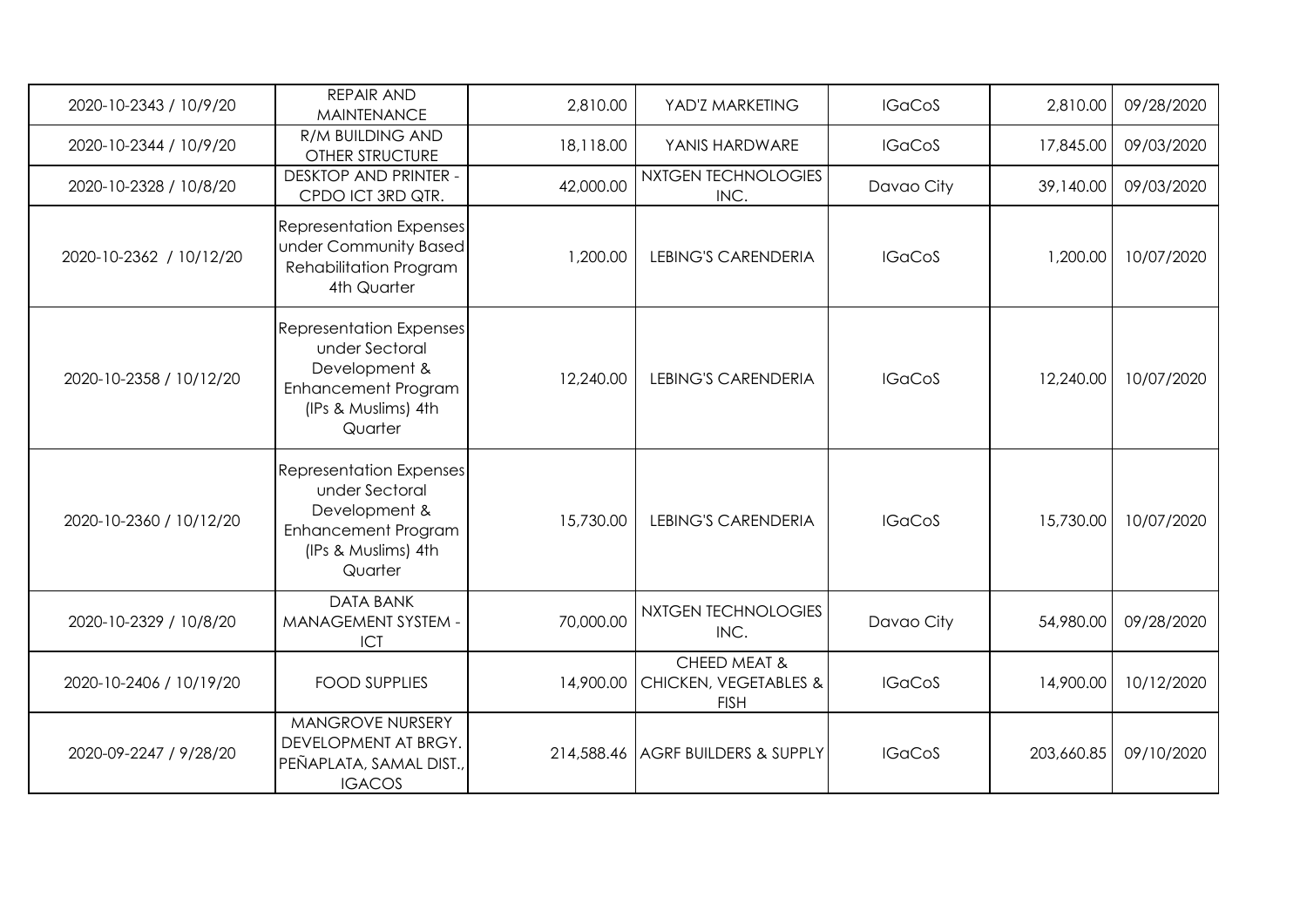| 2020-10-2405 / 10/16/20 | SICC - SCHOOL CLINIC<br><b>OPERATION (MEDICAL</b><br><b>DEVICES</b>                                                                                      | 39,700.00  | AMESCO DRUG<br><b>CORPORATION</b>                               | Davao City    | 26,920.00  | 09/21/2020 |
|-------------------------|----------------------------------------------------------------------------------------------------------------------------------------------------------|------------|-----------------------------------------------------------------|---------------|------------|------------|
| 2020-10-2404 / 10/16/20 | Purchase of Support<br>Logistics, Equipment and<br><b>Facilities</b>                                                                                     | 195,000.00 | <b>DUBC CONSTRUCTION</b><br>CORPORATION                         | Davao City    | 194,734.00 | 10/01/2020 |
| 2020-10-2398 / 10/15/20 | Purchase of IT<br>Equipment for CHRMO<br>Use                                                                                                             | 35,000.00  | MILLENIAL TECH<br><b>COMPUTER AND OFFICE</b><br><b>SUPPLIES</b> | Davao City    | 34,888.00  | 10/12/2020 |
| 2020-10-2402 / 10/15/20 | R/M ICT Equipment - UPS                                                                                                                                  | 14,400.00  | MILLENIAL TECH<br><b>COMPUTER AND OFFICE</b><br><b>SUPPLIES</b> | Davao City    | 14,308.00  | 10/12/2020 |
| 2020-010-2317 / 10/8/20 | Capability<br><b>Enhancement Program</b><br>Laptop                                                                                                       | 35,000.00  | <b>DIGITAL INTERFACE</b>                                        | Davao City    | 34,888.00  | 10/05/2020 |
| 2020-10-2471 / 10/23/20 | PLEB Representation<br>Expense                                                                                                                           | 7,500.00   | <b>LEBING'S CARENDERIA</b>                                      | <b>IGaCoS</b> | 7,500.00   | 10/19/2020 |
| 2020-10-2468 / 10/23/20 | <b>CATERING SERVICES FOR</b><br><b>SUPPORT TO</b><br><b>MARICULTURE PARK</b><br>ESTABLISHMENT,<br>PRODUCTION AND<br><b>DEVELOPMENT</b><br><b>PROGRAM</b> | 8,000.00   | <b>LEBING'S CARENDERIA</b>                                      | <b>IGaCoS</b> | 8,000.00   | 10/19/2020 |
| 2020-10-2470 / 10/23/20 | <b>CATERING SERVICES OF</b><br><b>FISH LANDING/DOCKING</b><br>AREA DEVELOPMENT                                                                           | 7,200.00   | <b>LEBING'S CARENDERIA</b>                                      | <b>IGaCoS</b> | 7,200.00   | 10/19/2020 |
| 2020-10-2469 / 10/23/20 | <b>CATERING SERVICES OF</b><br><b>FISH LANDING/DOCKING</b><br>AREA DEVELOPMENT                                                                           | 6,400.00   | <b>LEBING'S CARENDERIA</b>                                      | <b>IGaCoS</b> | 6,400.00   | 10/19/2020 |
| 2020-10-2495 / 10/23/20 | <b>IPMR POLICY</b><br><b>ENHANCEMENT 2020 -</b><br><b>3RD QUARTER</b>                                                                                    | 12,000.00  | <b>LEBING'S CARENDERIA</b>                                      | <b>IGaCoS</b> | 11,760.00  | 10/22/2020 |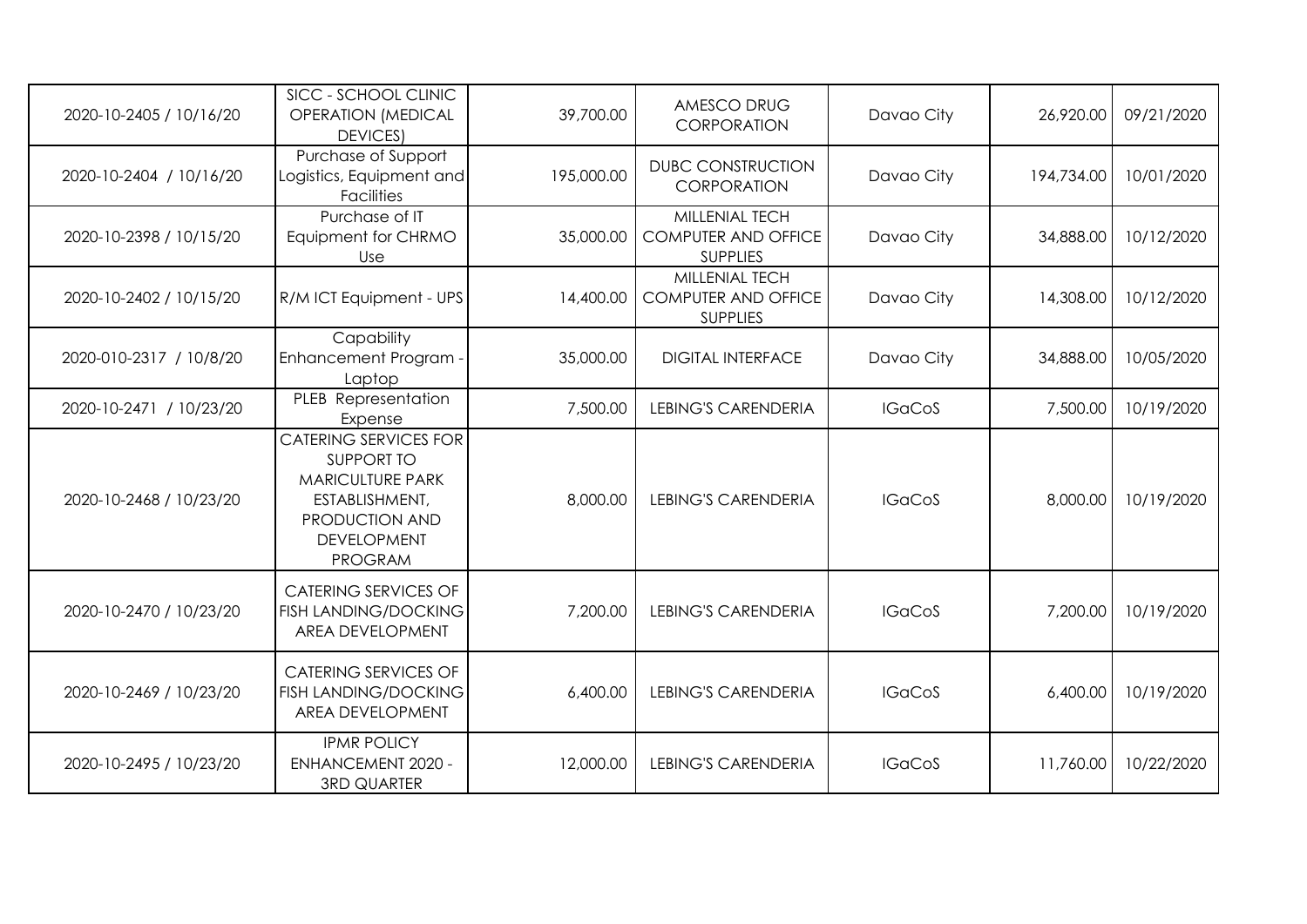| 2020-10-2491 / 10/27/20 | Relocation & Res.<br>Program -<br>Representation<br>Expenses(4th qtr of<br>2020)                | 12,000.00 | <b>LEBING'S CARENDERIA</b>                           | <b>IGaCoS</b> | 12,000.00 | 10/22/2020 |
|-------------------------|-------------------------------------------------------------------------------------------------|-----------|------------------------------------------------------|---------------|-----------|------------|
| 2020-10-2494 / 10/28/20 | <b>CPOC REPRESENTATION</b><br><b>EXPENSE (CATERING</b><br>SERVICES)                             | 25,200.00 | <b>LEBING'S CARENDERIA</b>                           | <b>IGaCoS</b> | 23,800.00 | 10/22/2020 |
| 2020-10-2472 / 10/26/20 | <b>SPORTS DEVELOPMENT</b><br><b>ACTIVITY - SURGICAL</b><br><b>MASK</b>                          | 3,500.00  | <b>REJOHN ENTERPRISES</b>                            | <b>IGaCoS</b> | 3,000.00  | 10/19/2020 |
| 2020-10-2467 / 10/23/20 | <b>MASA MASID FOOD</b><br>SUPPLIES EXPENSE                                                      | 1,340.00  | REJOHN ENTERPRISES                                   | <b>IGaCoS</b> | 1,340.00  | 10/19/2020 |
| 2020-10-2496 / 10/28/20 | <b>IPMR POLICY</b><br>ENHANCEMENT 2020 (3rd<br>Quarter-Food Supplies)                           | 7,320.00  | <b>LERIO'S STORE</b>                                 | <b>IGaCoS</b> | 7,309.00  | 10/23/2020 |
| 2020-10-2493 / 10/28/20 | SUPPORT TO HOUSING<br>PROGRAM-<br>Representation Expenses<br>(4th gtr of 2020)                  | 12,600.00 | <b>SUNRISE VIEW CANTEEN</b>                          | <b>IGaCoS</b> | 12,600.00 | 10/22/2020 |
| 2020-10-2441 / 10/22/20 | <b>AID TO WALK-IN</b><br>STRANDED CLIENTS -<br><b>FOOD SUPPLIES</b>                             | 19,760.00 | <b>LERIO'S STORE</b>                                 | <b>IGaCoS</b> | 16,150.00 | 10/15/2020 |
| 2020-10-2482 / 10/26/20 | <b>CATERING SERVICES FOR</b><br><b>CITY FISHERY LAW</b><br><b>ENFORCEMENT</b><br><b>PROGRAM</b> | 4,500.00  | SEASIDE EATERY AND<br><b>CATERING SERVICES</b>       | <b>IGaCoS</b> | 4,500.00  | 10/02/2020 |
| 2020-10-2481 / 10/26/20 | PURCHASE OF FOOD<br><b>SUPPLIES</b>                                                             | 43,035.00 | CHEED MEAT &<br>CHICKEN, VEGETABLES &<br><b>FISH</b> | <b>IGaCoS</b> | 43,035.00 | 10/19/2020 |
| 2020-10-2445 / 10/22/20 | <b>CATERING SERVICES OF</b><br>MPA FISH SANCTUARY<br><b>PROGRAM</b>                             | 8,000.00  | SEASIDE EATERY AND<br><b>CATERING SERVICES</b>       | <b>IGaCoS</b> | 8,000.00  | 10/02/2020 |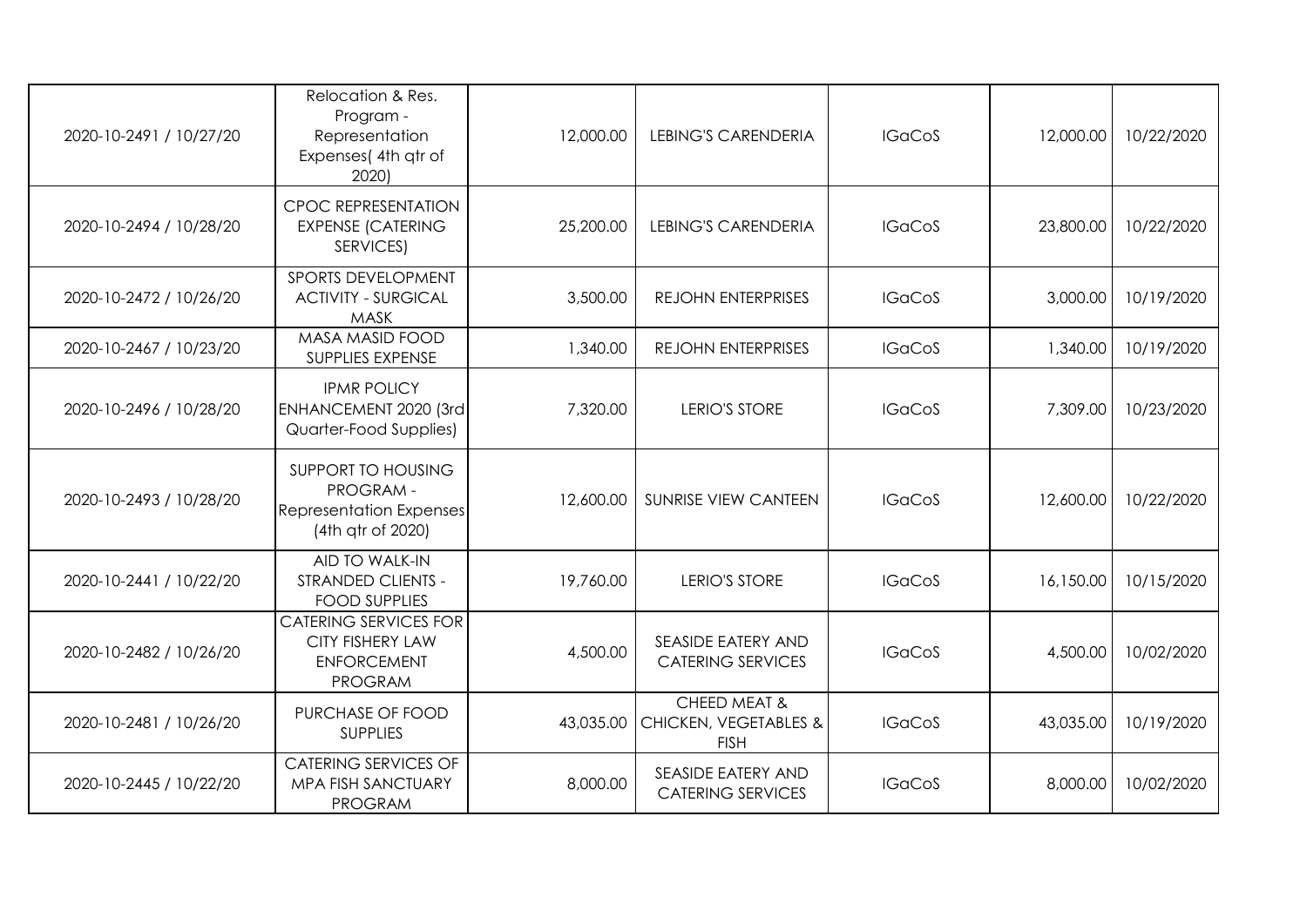| 2020-10-2483 / 10/26/20 | PURCHASE OF FOOD<br><b>SUPPLIES</b>                                                                    | 4,800.00   | <b>DOD'S CONSUMER</b><br><b>GOOD TRADING</b>       | <b>IGaCoS</b> | 4,800.00   | 10/19/2020 |
|-------------------------|--------------------------------------------------------------------------------------------------------|------------|----------------------------------------------------|---------------|------------|------------|
| 2020-10-2444 / 10/22/20 | PUCHASE OF UPS FOR<br><b>OFFICE USE</b>                                                                | 15,000.00  | REJOHN ENTERPRISES                                 | <b>IGaCoS</b> | 14,700.00  | 10/19/2020 |
| 2020-10-2480 / 10/26/20 | R/M - Motor Vehicle<br>(XRM-125) Gov't Temp.<br>Plate #1101-256261-3rd<br>Quarter                      | 12,190.00  | J AND J MARKETING                                  | <b>IGaCoS</b> | 12,190.00  | 10/15/2020 |
| 2020-10-2465 / 10/23/20 | Food Supplies (Office<br>Supplies (Custody,<br>Safekeeping &<br>Development of Inmates<br>CY 2020)     | 112,290.00 | J AGRO TRADERS CORP.                               | Davao City    | 100,820.00 | 10/15/2020 |
| 2020-10-2508 / 10/29/20 | Coduct of Kilatis Kutis<br>Orientation for Leprosy<br>Program                                          | 4,860.00   | <b>LEBING'S CARENDERIA</b>                         | <b>IGaCoS</b> | 4,860.00   | 10/26/2020 |
| 2020-10-2510 / 10/29/20 | <b>HEALTH INDIGENCY -</b><br><b>CATERING SERVICES</b>                                                  | 19,500.00  | <b>LEBING'S CARENDERIA</b>                         | <b>IGaCoS</b> | 19,175.00  | 10/26/2020 |
| 2020-10-2509 / 10/29/20 | <b>CATERING SERVICES -</b><br>Orientation"Expanded<br>Senior Citizens Act 2020"<br>for Elderly Program | 5,940.00   | <b>CHEED CATERING</b><br><b>SERVICES</b>           | <b>IGaCoS</b> | 5,775.00   | 10/22/2020 |
| 2020-10-2425 / 10/21/20 | Documentation<br>Program - Catering<br>Services                                                        | 7,400.00   | <b>CELEBRATION EVENT</b><br><b>CATERING SEVICE</b> | <b>IGaCoS</b> | 7,400.00   | 10/15/2020 |
| 2020-10-2521 / 10/30/20 | <b>Food Supplies Expenses</b><br>under Community Based<br>Rehabilitation Program<br>3rd Quarter        | 4,000.00   | <b>LERIO'S STORE</b>                               | <b>IGaCoS</b> | 4,000.00   | 10/23/2020 |
| 2020-10-2520 / 10/30/20 | <b>Food Supplies Expenses</b><br>under City Anti- Drug<br>Abuse Council 3rd<br>Quarter                 | 4,450.00   | <b>LERIO'S STORE</b>                               | <b>IGaCoS</b> | 4,450.00   | 10/22/2020 |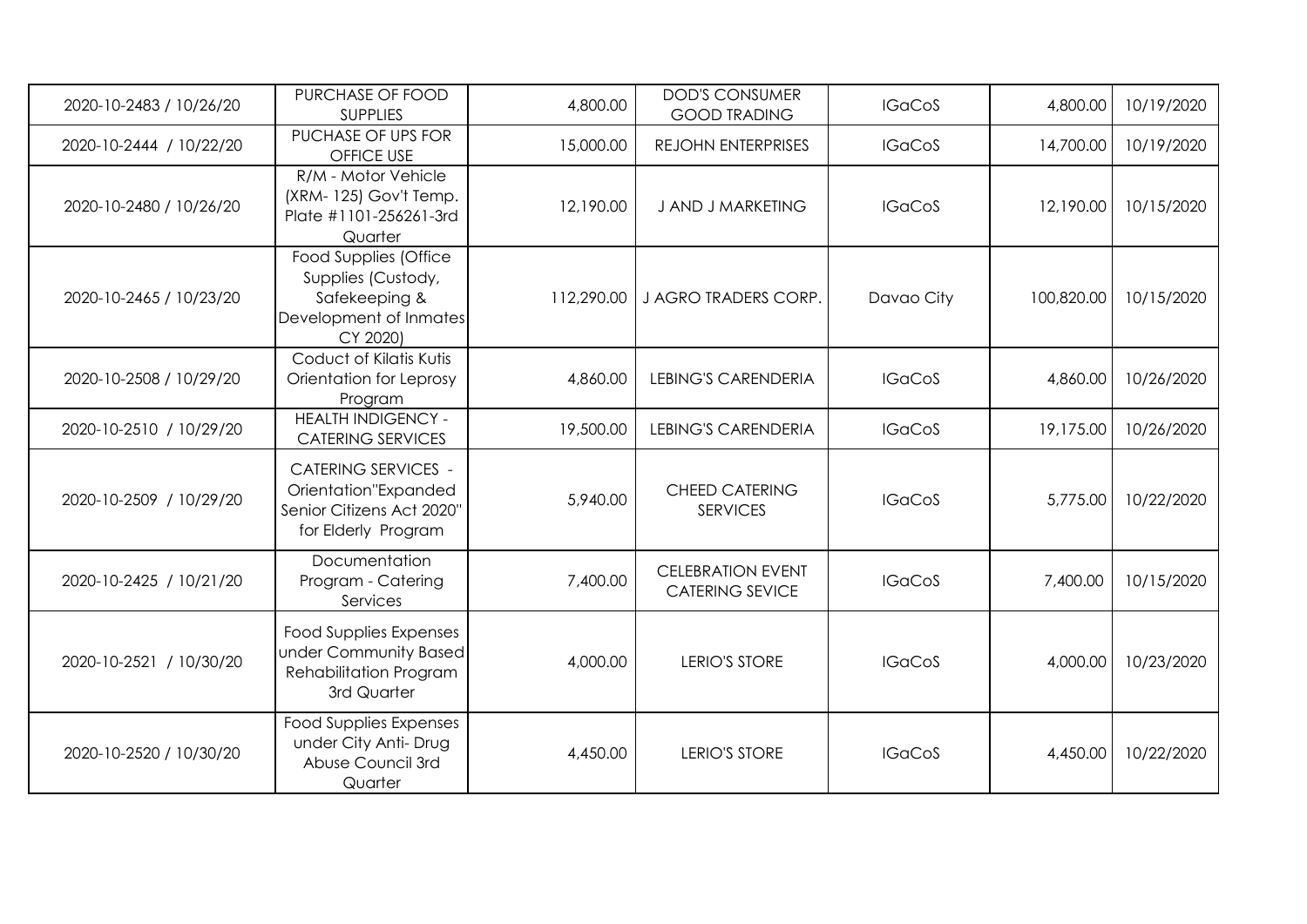| 2020-10-2532 / 10/30/20 | PURCHASE FOOD<br><b>SUPPLIES FOR SUPPORT</b><br>TO MARICULTURE PARK<br>ESTABLISHMENT,<br><b>PRODUCTION AND</b><br><b>DEVELOPMENT</b><br><b>PROGRAM</b> | 9,600.00   | <b>LERIO'S STORE</b>                                                 | <b>IGaCoS</b> | 8,400.00   | 10/22/2020 |
|-------------------------|--------------------------------------------------------------------------------------------------------------------------------------------------------|------------|----------------------------------------------------------------------|---------------|------------|------------|
| 2020-10-2530 / 10/30/20 | CPOC - FOOD SUPPLIES<br><b>EXPENSES</b>                                                                                                                | 10,300.00  | REJOHN ENTERPRISES                                                   | <b>IGaCoS</b> | 9,440.00   | 10/19/2020 |
| 2020-11-2544 / 11/3/20  | <b>Food Supplies Expense</b><br>under Welfare Goods<br><b>Expense 3rd Quarter</b>                                                                      | 13,200.00  | CHEED MEAT &<br><b>CHICKEN, VEGETABLES &amp;</b><br><b>FISH</b>      | <b>IGaCoS</b> | 12,000.00  | 10/22/2020 |
| 2020-10-2527 / 10/30/20 | Purchase spareparts for<br>government motor<br>vehicle with temp. plate<br>#1101-381267.                                                               | 15,345.00  | YAD'Z MARKETING                                                      | <b>IGaCoS</b> | 15,245.00  | 10/26/2020 |
| 2020-10-2516 / 10/29/20 | Purchase of food<br>supplies under Nutrition<br>Program                                                                                                | 350,000.00 | <b>DOD'S CONSUMER</b><br><b>GOODS TRADING</b>                        | <b>IGaCoS</b> | 319,500.00 | 10/19/2020 |
| 2020-11-2559 / 11/5/20  | PPE - FIRE SUPPRESSION<br>(AMENDED)                                                                                                                    | 90,000.00  | <b>MOTORHUB</b><br>CORPORATION                                       | <b>IGaCoS</b> | 79,000.00  | 10/12/2020 |
| 2020-10-2518 / 10/29/20 | Purchase of food<br>supplies under Nutrition<br>Program                                                                                                | 54,900.00  | CHEED MEAT &<br><b>CHICKEN, VEGETABLES &amp;</b><br><b>FISH</b>      | <b>IGaCoS</b> | 54,900.00  | 10/19/2020 |
| 2020-11-2585 / 11/6/20  | Representation Expense<br><b>Catering Services</b>                                                                                                     | 14,400.00  | FARMER'S V RESTO &<br><b>GRILL</b>                                   | <b>IGaCoS</b> | 14,160.00  | 10/15/2020 |
| 2020-10-2531 / 10/30/20 | Info. & Communication<br>Technology Equip. under<br><b>Tourist Police 3rd Quarter</b>                                                                  | 100,000.00 | <b>LER OFFICE SUPPLIES</b><br><b>AND EQUIPMENT</b><br><b>TRADING</b> | <b>IGaCoS</b> | 99,000.00  | 10/19/2020 |
| 2020-10-2514 / 10/29/20 | SICC Library - Info. Com<br>Tech. Equipment (3999                                                                                                      | 355,000.00 | <b>LER OFFICE SUPPLIES</b><br><b>AND EQUIPMENT</b><br><b>TRADING</b> | <b>IGaCoS</b> | 351,000.00 | 10/15/2020 |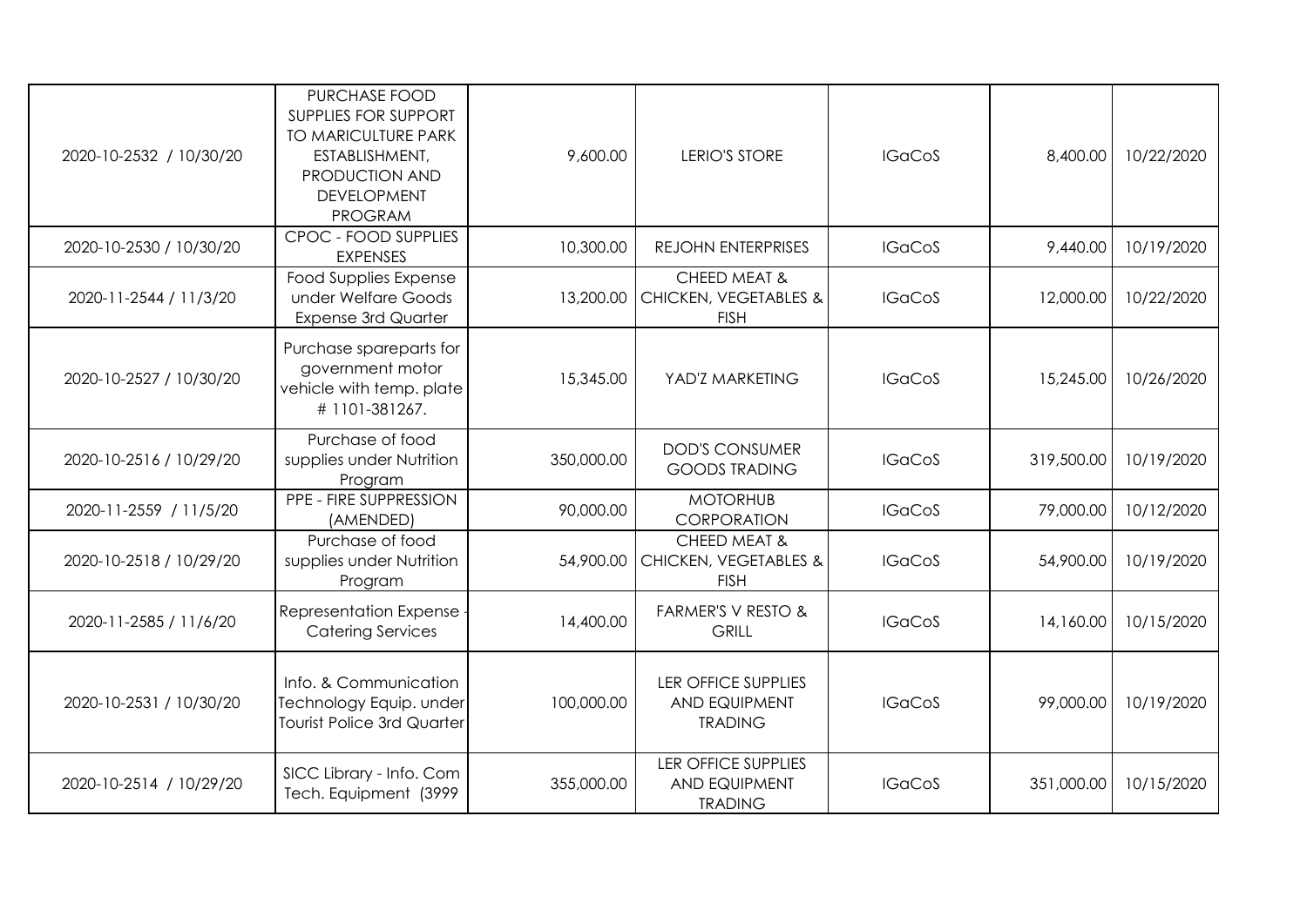| 2020-10-2519 / 10/29/20 | <b>ICT Equipment -Real</b><br>Property Assm't. Prog.)                                                               | 320,000.00 | <b>LER OFFICE SUPPLIES</b><br><b>AND EQUIPMENT</b><br><b>TRADING</b>   | <b>IGaCoS</b> | 316,500.00 | 10/19/2020 |
|-------------------------|---------------------------------------------------------------------------------------------------------------------|------------|------------------------------------------------------------------------|---------------|------------|------------|
| 2020-11-2591 / 11/9/20  | R/M-Seacraft (Talikud<br>Island) PMS of<br>Engine (Mercury) Four<br>stroke 150hp-4th Quarter                        | 6,400.00   | J AND J MARKETING                                                      | <b>IGaCoS</b> | 6,400.00   | 10/19/2020 |
| 2020-11-2582 / 11/6/20  | R/M - BACKHOE LOADER                                                                                                | 141,520.00 | <b>J AND J MARKETING</b>                                               | <b>IGaCoS</b> | 136,520.00 | 10/22/2020 |
| 2020-08-1818 / 8/10/20  | Purchase of Other<br>Supplies for Specimen<br>Samples                                                               | 64,500.00  | KREMPLE VENTURES INC.                                                  | Davao City    | 64,500.00  | 07/29/2020 |
| 2020-08-1823 / 8/10/20  | Purchase of Alcohol and<br>Disinfectant                                                                             | 521,500.00 | <b>KREMPLE VENTURES INC.</b>                                           | Davao City    | 521,500.00 | 07/29/2020 |
| 2020-10-2522 / 10/30/20 | Purchase of Medical,<br>Dental & Laboratory<br>Supplies                                                             | 20,000.00  | <b>EAH MEDICINE AND</b><br><b>MEDICAL SUPPLIES</b><br><b>MARKETING</b> | <b>IGaCoS</b> | 13,250.00  | 10/23/2020 |
| 2020-11-2547 / 11/4/20  | PURCHASE OF DRUGS<br>AND MEDICINE FOR STI,<br>HIV, AIDS PROGRAM                                                     | 90,000.00  | <b>EAH MEDICINE AND</b><br>MEDICAL SUPPLIES<br><b>MARKETING</b>        | <b>IGaCoS</b> | 64,032.00  | 10/23/2020 |
| 2020-11-2611 / 11/16/20 | Purchase of Food<br>Supplies under Nutrition<br>Program                                                             | 60,500.00  | <b>REJOHN ENTERPRISES</b>                                              | <b>IGaCoS</b> | 60,500.00  | 11/04/2020 |
| 2020-11-2581 / 11/6/20  | R/M-Other Machineries<br>(Chainsaw)                                                                                 | 8,560.00   | J AND J MARKETING                                                      | <b>IGaCoS</b> | 8,560.00   | 10/19/2020 |
| 2020-11-2583 / 11/6/20  | R/M-Other Machineries<br>(Chainsaw)                                                                                 | 3,980.00   | J AND J MARKETING                                                      | <b>IGaCoS</b> | 3,980.00   | 10/19/2020 |
| 2020-11-2619 / 11/16/20 | Repair & Maintenance<br>Honda XRM 1101-580902<br>- Transportation<br>Equipment - Motorcycle<br>$(1011 - 200 - 000)$ | 7,725.00   | YAD'Z MARKETING                                                        | <b>IGaCoS</b> | 7,725.00   | 10/30/2020 |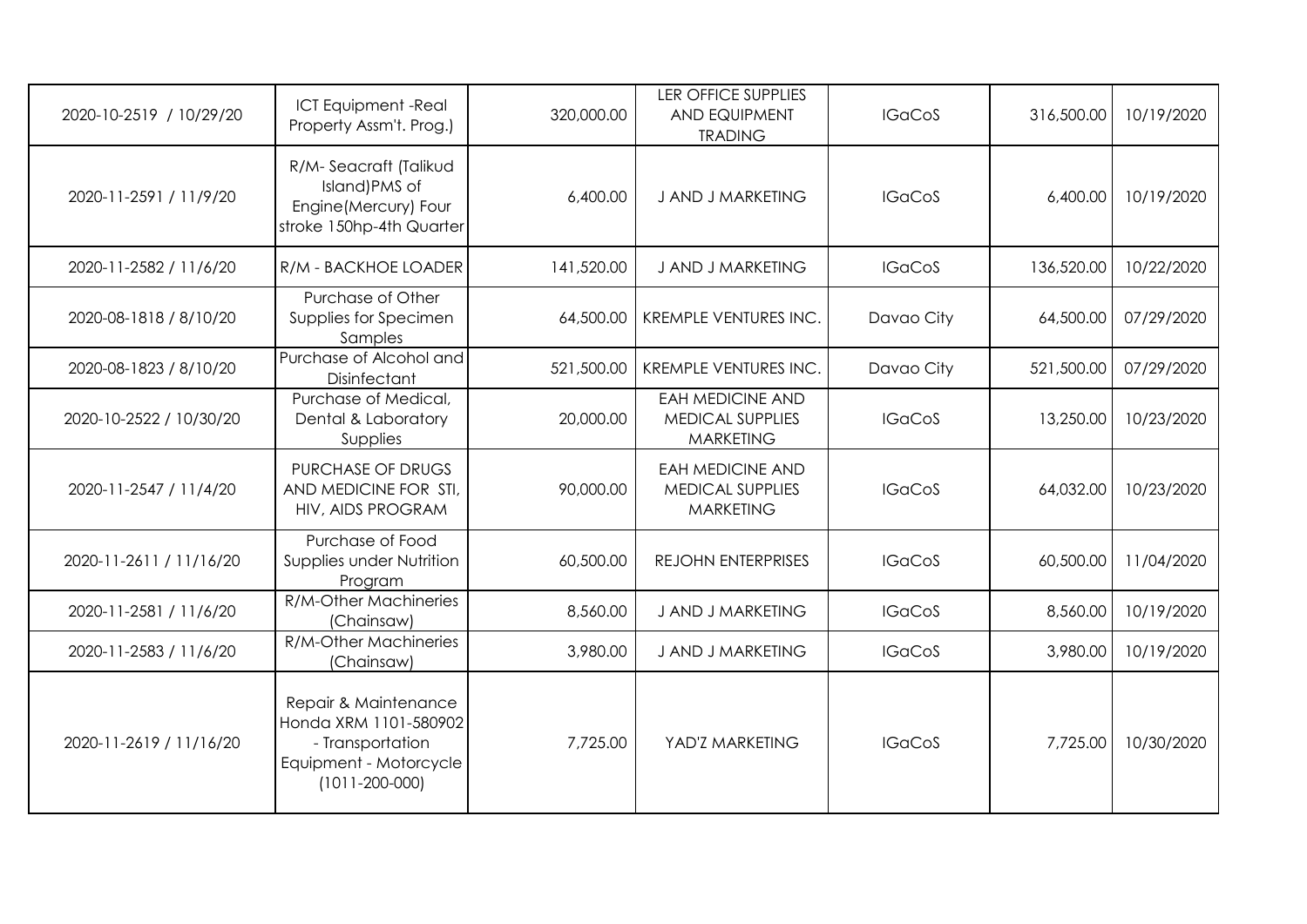| 2020-11-2618 / 11/16/20 | Repair & Maintenance<br>Honda XRM 1101-580905-<br>Transportation<br>Equipment - Motorcycle<br>$(1011 - 200 - 000)$ | 7,725.00   | YAD'Z MARKETING            | <b>IGaCoS</b> | 7,725.00   | 10/30/2020 |
|-------------------------|--------------------------------------------------------------------------------------------------------------------|------------|----------------------------|---------------|------------|------------|
| 2020-11-2617 / 11/16/20 | Repair & Maintenance<br>Honda XR 1101-580922 -<br>Transportation<br>Equipment - Motorcycle<br>$(1011 - 200 - 000)$ | 17,470.00  | YAD'Z MARKETING            | <b>IGaCoS</b> | 17,470.00  | 10/30/2020 |
| 2020-11-2621 / 11/6/20  | Repair & Maintenance<br>Honda XR 1101-580920 -<br>Transportation<br>Equipment - Motorcycle<br>$(1011 - 200 - 000)$ | 17,500.00  | YAD'Z MARKETING            | <b>IGaCoS</b> | 17,500.00  | 10/30/2020 |
| 2020-11-2644 / 11/18/20 | Purchase of Drugs and<br><b>Medicine for Dental</b><br>Program                                                     | 314,830.00 | YOURMED MARKETING          | <b>IGaCoS</b> | 181,441.00 | 11/04/2020 |
| 2020-11-2661 / 11/18/20 | Purchase of Medical<br>Supply for CVD Program                                                                      | 199,100.00 | YOURMED MARKETING          | <b>IGaCoS</b> | 144,800.00 | 10/30/2020 |
| 2020-11-2646 / 11/18/20 | Purchase of Medicine<br>for Emerging Diseases<br>Program                                                           | 199,970.00 | YOURMED MARKETING          | <b>IGaCoS</b> | 157,450.00 | 10/30/2020 |
| 2020-11-2647 / 11/18/20 | Voluntary Blood -<br><b>Catering Services</b>                                                                      | 150,000.00 | <b>LEBING'S CARENDERIA</b> | <b>IGaCoS</b> | 150,000.00 | 11/04/2020 |
| 2020-11-2697 / 11/25/20 | PR FOR R/M OF CVMO<br><b>VEHICLE WITH PLATE</b><br>NUMBER SHE-907                                                  | 63,410.00  | MILMAN ENTERPRISES         | Davao City    | 62,060.00  | 11/23/2020 |
| 2020-11-2721 / 11/26/20 | Repair and<br>Maintenance-Const.<br>and Heavy Equipt                                                               | 57,500.00  | <b>J AND J MARKETING</b>   | <b>IGaCoS</b> | 57,500.00  | 11/19/2020 |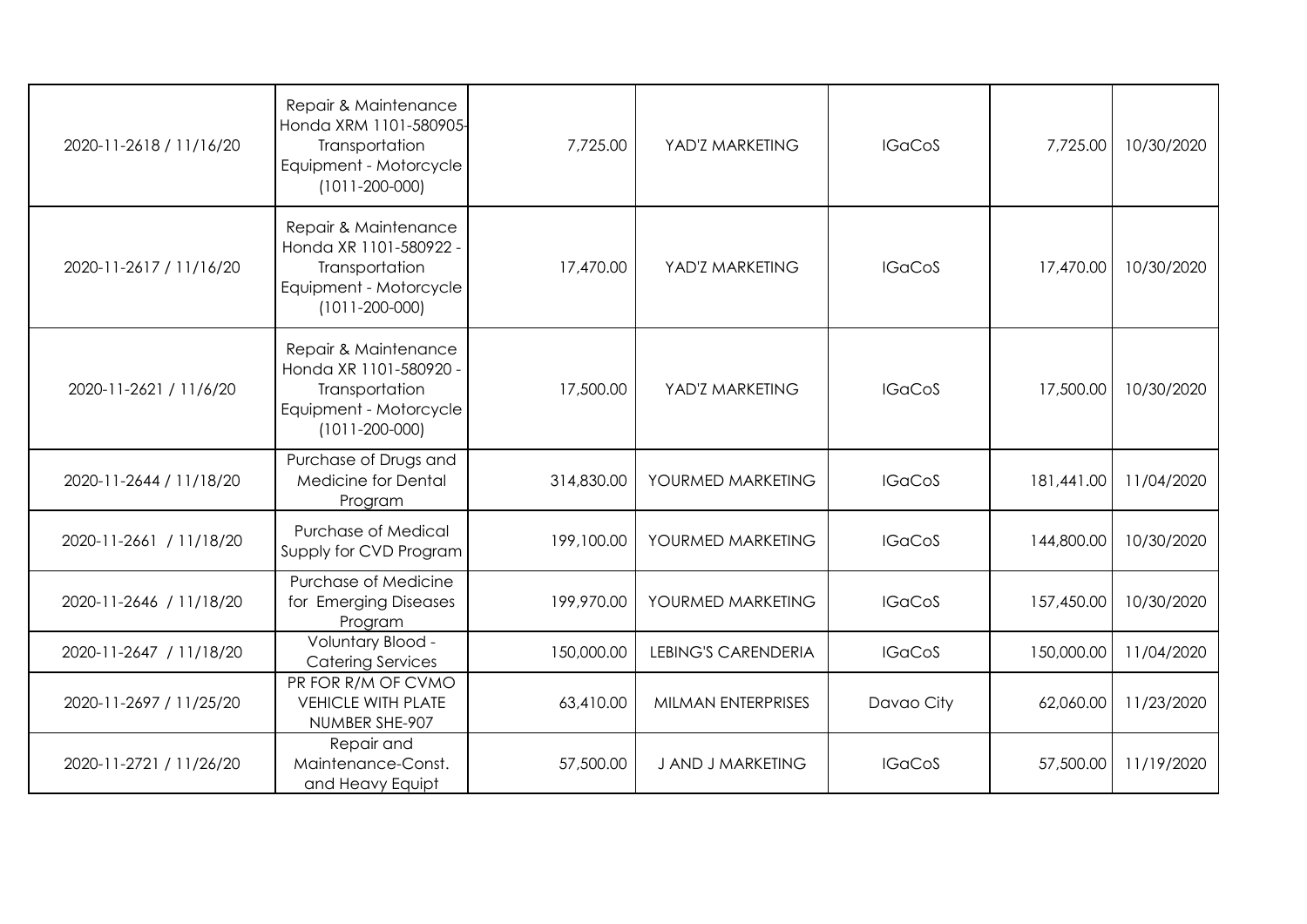| 2020-11-2645 / 11/18/20 | <b>Representation Expenses</b><br>(NACOCOW Week)                                                             | 21,600.00 | <b>SEASIDE EATERY AND</b><br><b>CATERING SERVICES</b> | <b>IGaCoS</b> | 21,550.80 | 11/06/2020 |
|-------------------------|--------------------------------------------------------------------------------------------------------------|-----------|-------------------------------------------------------|---------------|-----------|------------|
| 2020-11-2542 / 11/3/20  | Purchase Of High Lift<br>Jack for EMS Operation                                                              | 18,880.00 | MEDRESOURCE TRADING                                   | Davao City    | 16,880.00 | 10/23/2020 |
| 2020-11-2686 / 11/25/20 | PR FOR REPRESENTATION<br><b>EXPENSE (FINAL</b><br><b>VALIDATION OF SAMA</b><br>DICTIONARY)                   | 42,360.00 | <b>LEBING'S CARENDERIA</b>                            | <b>IGaCoS</b> | 42,360.00 | 11/17/2020 |
| 2020-11-2683 / 11/23/20 | Purchase of feed ration                                                                                      | 47,000.00 | PACIFICA AGRIVET<br>SUPPLIES INC.                     | Davao City    | 37,500.00 | 10/30/2020 |
| 2020-11-2735 / 11/27/20 | Repair and<br>Maintenance-Motor<br>Vehicles - dumptrucks<br>(HINO SGA 718)                                   | 20,700.00 | J AND J MARKETING                                     | <b>IGaCoS</b> | 20,700.00 | 11/16/2020 |
| 2020-11-2739 / 11/27/20 | Repair and<br>Maintenance-Motor<br>Vehicles - dumptrucks<br>(JMC 1101-303770)                                | 48,590.00 | J AND J MARKETING                                     | <b>IGaCoS</b> | 48,590.00 | 11/16/2020 |
| 2020-11-2747 / 11/27/20 | Repair and<br>Maintenance-vehicle<br>(Water Tanker)                                                          | 11,900.00 | J AND J MARKETING                                     | <b>IGaCoS</b> | 11,900.00 | 11/16/2020 |
| 2020-11-2731 / 11/26/20 | Repair and<br>Maintenance-Motor<br>Vehicles - dumptrucks<br>(JMC 1101-303771)                                | 14,560.00 | J AND J MARKETING                                     | <b>IGaCoS</b> | 14,560.00 | 11/16/2020 |
| 2020-11-2730 / 11/16/20 | Repair and<br>Maintenance-vehicle<br>(Water Tanker)                                                          | 3,855.00  | J AND J MARKETING                                     | <b>IGaCoS</b> | 3,855.00  | 11/16/2020 |
| 2020-11-2737 / 11/27/20 | <b>REPAIR &amp; MAINTENANCE-</b><br><b>TRANSPORTATION</b><br><b>EQUIPMENT</b><br>(AMENDED) (HINO SGA<br>718) | 42,810.00 | J AND J MARKETING                                     | <b>IGaCoS</b> | 42,810.00 | 11/16/2020 |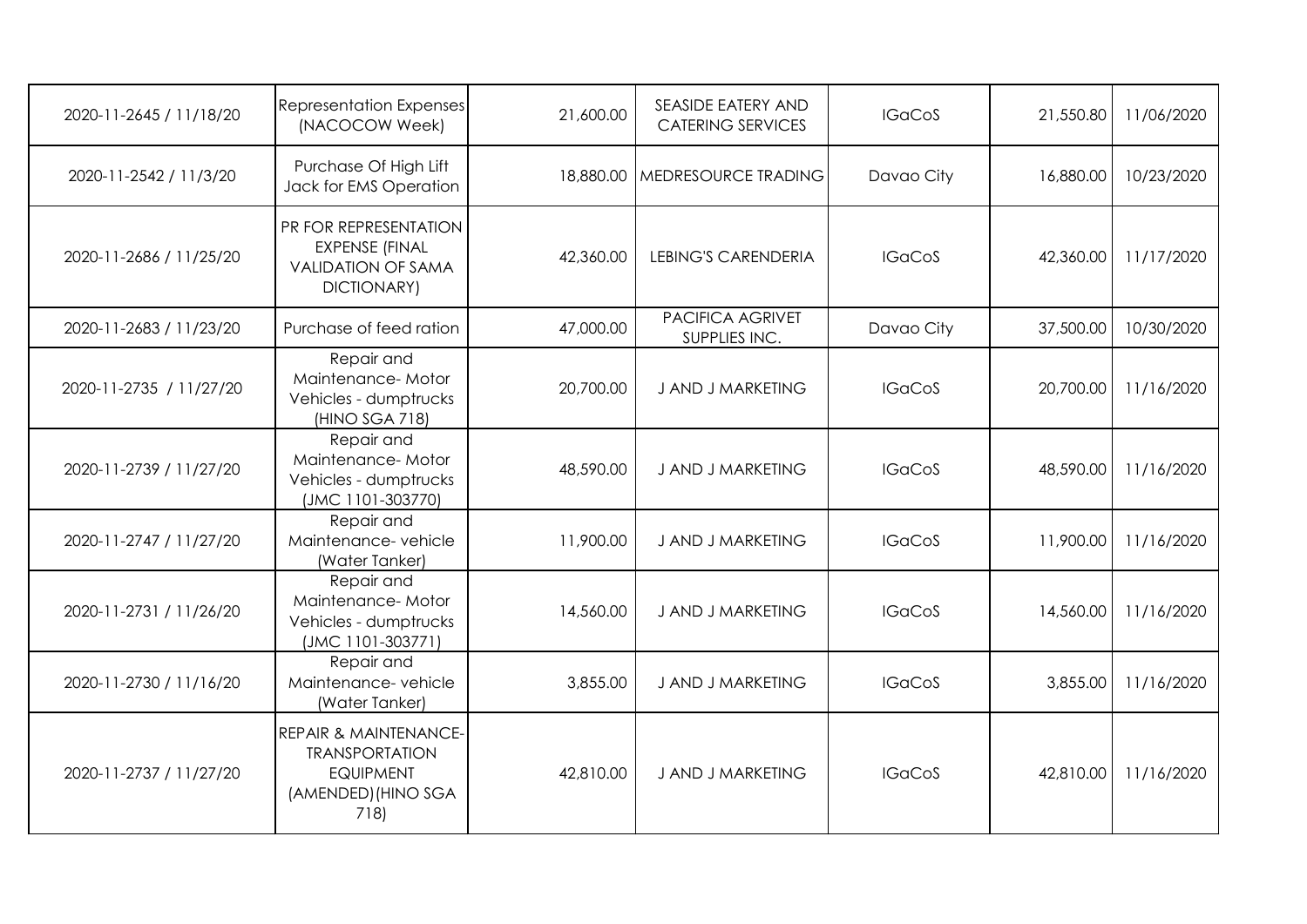| 2020-11-2736 / 11/27/20  | Repair and<br>Maintenance-Motor<br>Vehicles - dumptrucks<br>(JMC 1101-303768)                                                                              | 19,950.00 | J AND J MARKETING                                                              | <b>IGaCoS</b> | 19,950.00 | 11/16/2020 |
|--------------------------|------------------------------------------------------------------------------------------------------------------------------------------------------------|-----------|--------------------------------------------------------------------------------|---------------|-----------|------------|
| 2020-12-2754 / 12/1/2020 | PR OF R/M OF CVMO<br>VEHICLE - SGL 353                                                                                                                     | 11,600.00 | J AND J MARKETING                                                              | <b>IGaCoS</b> | 11,600.00 | 11/20/2020 |
| 2020-12-2753 / 12/1/2020 | PR FOR R/M OF CVMO<br><b>VEHICLE WITH PLATE</b><br>NUMBER SF 7433                                                                                          | 2,700.00  | J AND J MARKETING                                                              | <b>IGaCoS</b> | 2,700.00  | 11/20/2020 |
| 2020-12-2876 / 12/7/2020 | <b>HARD DISK</b>                                                                                                                                           | 5,000.00  | <b>CHINO MARKETING</b>                                                         | Davao City    | 4,900.00  | 12/03/2020 |
| 2020-12-2865 / 12/7/2020 | <b>R/M OTHER STRUCTURE</b><br>(SAMAL GYM)                                                                                                                  | 30,800.00 | <b>JALM ENGINEERING</b><br><b>SERVICES &amp;</b><br><b>CONSTRUCTION SUPPLY</b> | <b>IGaCoS</b> | 30,800.00 | 12/03/2020 |
| 2020-12-2880 / 12/7/2020 | <b>TRAINING EXPENSES - K9</b><br><b>HANDLERS TRAINING</b>                                                                                                  | 33,280.00 | <b>LEBING'S CARENDERIA</b>                                                     | <b>IGaCoS</b> | 33,280.00 | 12/07/2020 |
| 2020-12-2879 / 12/7/2020 | <b>REPRESENTATION</b><br><b>EXPENSES - K9 HANDLERS</b><br><b>TRAINING</b>                                                                                  | 30,000.00 | <b>LEBING'S CARENDERIA</b>                                                     | <b>IGaCoS</b> | 30,000.00 | 12/07/2020 |
| 2020-12-2881 / 12/7/2020 | <b>UPS</b>                                                                                                                                                 | 14,308.00 | LER OFFICE SUPPLIES<br><b>AND EQUIPMENT</b><br><b>TRADING</b>                  | <b>IGaCoS</b> | 14,200.00 | 12/07/2020 |
| 2020-12-3878 / 12/7/2020 | <b>FOOFD SUPPLIES</b>                                                                                                                                      | 2,350.00  | LERIO'S STORE                                                                  | <b>IGaCoS</b> | 2,350.00  | 12/07/2020 |
| 2020-12-2837 / 12/7/2020 | Installation of Early<br>Warning Device/Siren at<br><b>Emergency Operation</b><br>Center and CDRRMC<br><b>Evacuation Center(Sitio</b><br>Pasig, Peñaplata) | 86,000.00 | <b>CHINO MARKETING</b>                                                         | Davao City    | 86,000.00 | 11/24/2020 |
| 2020-12-2772 / 12/7/2020 | <b>LAPTOP</b>                                                                                                                                              | 60,000.00 | <b>DIGITAL INTERFACE</b>                                                       | Davao City    | 58,444.00 | 12/02/2020 |
| 2020-12-2875 / 12/7/2020 | <b>DEVELOPMENT OF</b><br>WATER SUPPLY SYSTEM<br>AND FACILITIES AT P2B,<br><b>BRGY. BALET BABAK</b><br><b>DISTRICT</b>                                      | 24,448.50 | <b>JOCHRIS PIPE LINE</b><br><b>TRADING</b>                                     | <b>IGaCoS</b> | 24,445.00 | 11/17/2020 |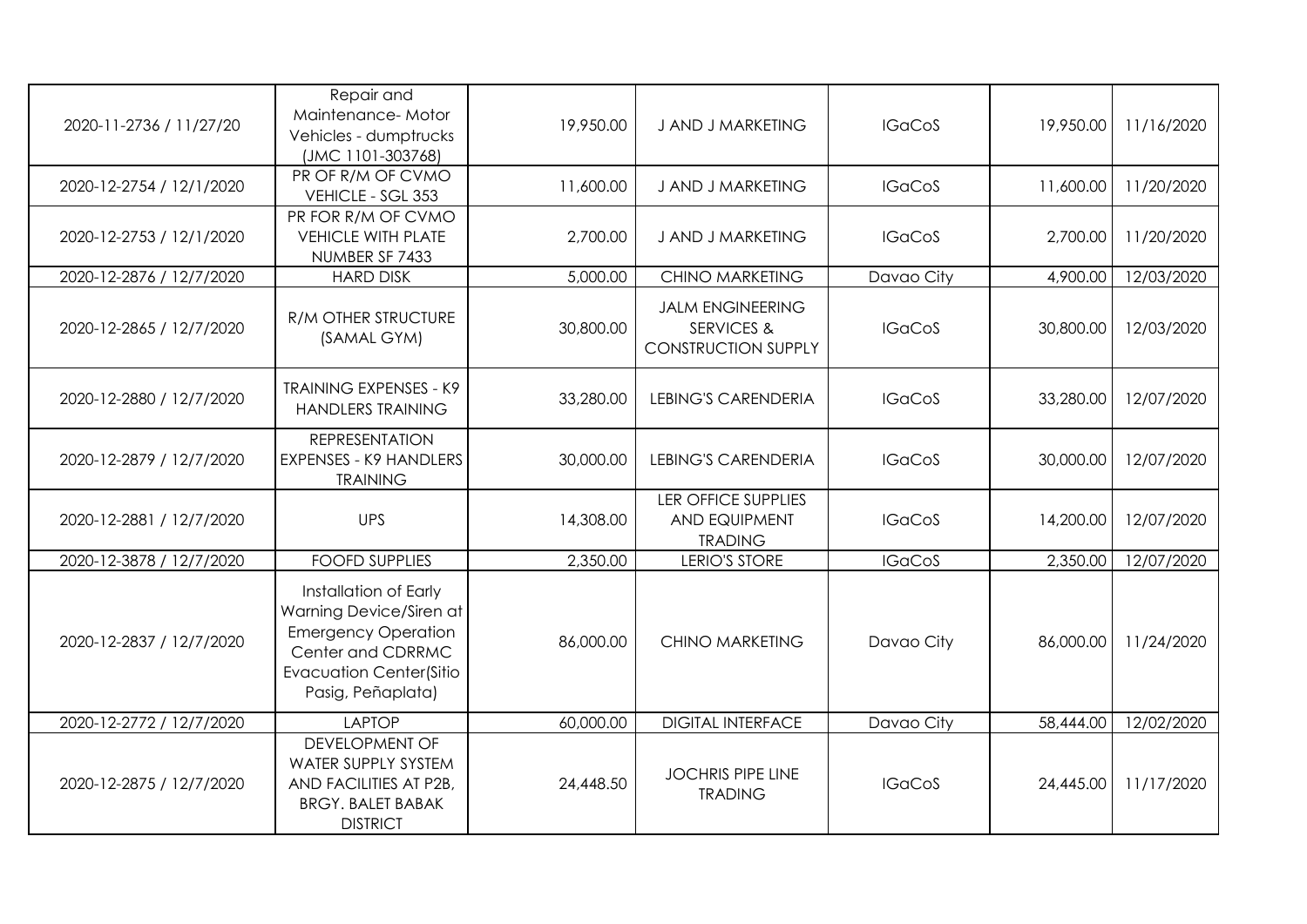| 2020-09-2182 / 9/18/20 | PR FOR R/M VEHICLE OF<br><b>CVMO WITH PLATE</b><br>NUMBER SF 7433                                                                                                                                         | 3,800.00  | J AND J MARKETING                                 | <b>IGaCoS</b> | 3,800.00  | 9/14/20 |
|------------------------|-----------------------------------------------------------------------------------------------------------------------------------------------------------------------------------------------------------|-----------|---------------------------------------------------|---------------|-----------|---------|
| 2020-10-2278 / 10/2/20 | Repair and<br>Maintenance of JMC<br>Van                                                                                                                                                                   | 24,940.00 | J AND J MARKETING                                 | <b>IGaCoS</b> | 24,940.00 | 9/24/20 |
| 2020-10-2298 /10/5/20  | R/M-OTHER<br><b>MACHINERIES</b>                                                                                                                                                                           | 10,000.00 | J AND J MARKETING                                 | <b>IGaCoS</b> | 10,000.00 | 9/30/20 |
| 2020-09-2183 /9/18/20  | PR of R/m Vehicle of<br>Hon. Bantillo                                                                                                                                                                     | 6,700.00  | <b>J AND J MARKETING</b>                          | <b>IGaCoS</b> | 6,700.00  | 9/14/20 |
| 2020-09-2141 / 9/15/20 | purchase of windshield<br>and battery for covid<br>ambulance                                                                                                                                              | 45,000.00 | J AND J MARKETING                                 | <b>IGaCoS</b> | 44,000.00 | 9/4/20  |
| 2020-10-2298 /10/15/20 | R/M-OTHER<br><b>MACHINERIES</b>                                                                                                                                                                           | 10,000.00 | J AND J MARKETING                                 | <b>IGaCoS</b> | 10,000.00 | 9/30/20 |
| 2020-09-2172 /9/17/20  | <b>RM Motor Vehicles</b>                                                                                                                                                                                  | 8,000.00  | J AND J MARKETING                                 | <b>IGaCoS</b> | 8,000.00  | 9/14/20 |
| 2020-09-2218 /9/29/20  | R/M Motor Vehicle-JMC<br>with plate $#$ SHF-211                                                                                                                                                           | 17,270.00 | J AND J MARKETING                                 | <b>IGaCoS</b> | 16,200.00 | 9/14/20 |
| 2020-09-2150 / 9/16/20 | Repair and<br>Maintenance-Motor<br>Vehicles                                                                                                                                                               | 17,750.00 | J AND J MARKETING                                 | <b>IGaCoS</b> | 17,750.00 | 9/9/20  |
| 2020-09-2243 / 9/25/20 | For Honda XRM, SE-<br>6530/SA-12058/1101-<br>682213/1101-<br>681844/1101-681832: For<br>YAMAHA XTZ, 1101-<br>675988 / 1101-381261 /<br>1101-381250 / 1101-<br>381251 / 1101-381252 &<br>Honda TMX SE-3363 | 39,600.00 | J AND J MARKETING                                 | <b>IGaCoS</b> | 39,000.00 | 9/14/20 |
| 2020-09-2189 / 9/21/20 | R/M Motor Vehicle Kia<br>2700                                                                                                                                                                             | 44,800.00 | MILMAN ENTERPRISES                                | Davao City    | 44,800.00 | 9/14/20 |
| 2020-09-2068 / 9/4/20  | R/M-OTHER<br><b>MACHINERIES</b>                                                                                                                                                                           | 19,960.00 | <b>GREEN STEWARDS AGRI-</b><br><b>ENTERPRISES</b> | Davao City    | 19,960.00 | 8/28/20 |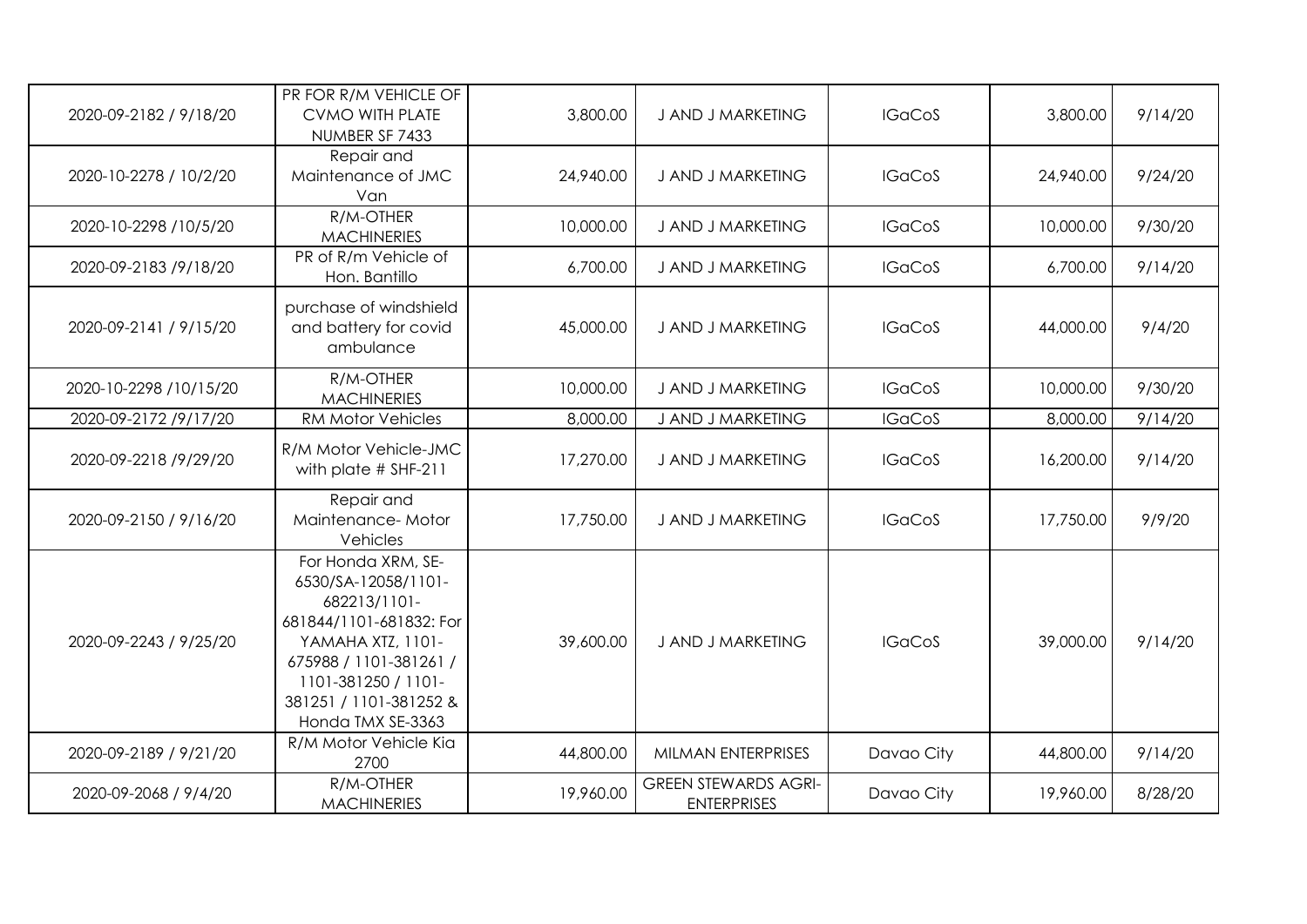| 2020-09-2142 / 9/15/20 | Animal & Zoological<br>Supplies<br>3rd quarter under scaa<br>maintenance                                                   | 25,760.00  | K-9 VETERINARY<br><b>SERVICES</b>                                                   | Davao City    | 24,510.00  | 8/4/20  |
|------------------------|----------------------------------------------------------------------------------------------------------------------------|------------|-------------------------------------------------------------------------------------|---------------|------------|---------|
| 2020-10-2279 /10/2/20  | R/M-Heavy Equipment<br>(N900 HDX Boom<br>Truck) Amended-3rd<br>Quarter                                                     | 73,000.00  | <b>IMAGE DAVAO MOTORS</b><br>PHILIPPINES, INC.                                      | Davao City    | 73,000.00  | 9/21/20 |
| 2020-09-2214 / 9/24/20 | Purchase of Food<br>Supplies Expense SB#6<br>(CMO-MOOE 1011-200-<br>000                                                    | 74,780.00  | <b>REJOHN ENTERPRISES</b>                                                           | <b>IGaCoS</b> | 74,500.00  | 9/21/20 |
| 2020-09-2261/9/30/20   | Purchase Food Supplies<br>for COVID-19 responders                                                                          | 70,140.00  | <b>REJOHN ENTERPRISES</b>                                                           | <b>IGaCoS</b> | 68,040.00  | 9/24/20 |
| 2020-08-2017 / 8/28/20 | R/M-OTHER PURCHASE<br><b>FOOD SUPPLIES</b><br><b>VEGETABLES) UNDER</b><br><b>TRUST FUND PROPER-</b><br>SALES FROM BAGSAKAN | 99,100.00  | <b>EVERJUNE FRUITS &amp;</b><br><b>VEGETABLES SUPPLIER &amp;</b><br><b>RETAILER</b> | Davao City    | 83,980.00  | 8/6/20  |
| 2020-09-2112 / 9/9/20  | Purchase veterinary<br>medicines.                                                                                          | 175,000.00 | K-9 MARKETING                                                                       | Davao City    | 172,785.00 | 8/17/20 |
| 2020-08-2015 / 8/28/20 | PURCHASE FOOD<br>SUPPLIES (VEGETABLES)<br>UNDER TRUST FUND<br>PROPER-SALS FROM<br><b>BAGSAKAN</b>                          | 132,470.00 | EVERJUNE FRUITS AND<br><b>VEGETABLES SUPPLIER &amp;</b><br><b>RETAILER</b>          | Davao City    | 111,960.00 | 8/6/20  |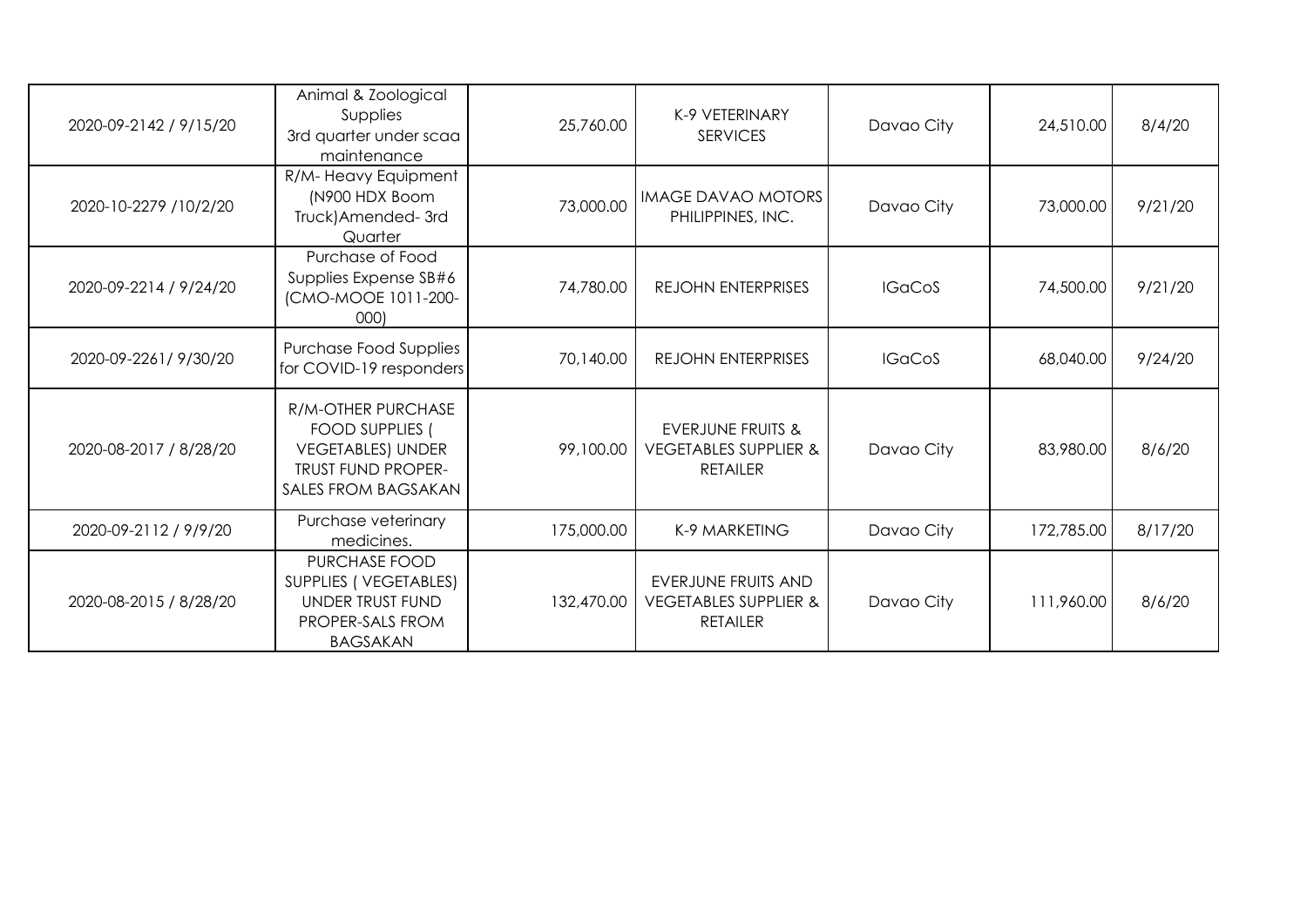| 2020-10-2300 / 10/5/20   | <b>REPAIR &amp; MAINTENANCE-</b><br><b>TRANSPORTATION</b><br><b>EQUIPMENT FOR BIG</b><br>YELLOW DUMPTRUCK<br>PLATE#131201, JMC MINI<br><b>DUMPTRUCK PLATE#</b><br>ZC1941, PLATE # ZC1942<br>& PLATE# ZC1943-<br>(AMENDED)                                                                   | 565,720.00 | J AND J MARKETING                              | <b>IGaCoS</b> | 565,720.00 | 9/21/20  |
|--------------------------|---------------------------------------------------------------------------------------------------------------------------------------------------------------------------------------------------------------------------------------------------------------------------------------------|------------|------------------------------------------------|---------------|------------|----------|
| 2020-10-2299 / 10/5/2020 | <b>REPAIR &amp; MAINTENANCE-</b><br><b>TRANSPORTATION</b><br><b>EQUIPMENT FOR</b><br><b>GARBAGE TRUCK HINO</b><br>PLATE# SGA718, JMC<br>MINI DUMPTRUCK<br>PLATE# SAA2862,BIG<br>YELLOW DUMPTRUCK<br>#131201), JMC MINI<br><b>DUMPTRUCK PLATE #</b><br>ZC1942, ZC 1943, ZC 1941<br>(AMENDED) | 9,000.00   | J AND J MARKETING                              | <b>IGaCoS</b> | 386,420.00 | 9/21/20  |
| 2020-11-2689 / 11/24/20  | <b>REPRESENTATION</b><br><b>EXPENSES</b>                                                                                                                                                                                                                                                    | 9,000.00   | SEASIDE EATERY AND<br><b>CATERING SERVICES</b> | <b>IGaCoS</b> | 8,900.00   | 11/17/20 |
| 2020-11-2695 / 11/25/20  | Repair & Maintenance<br>of Motor Vehicle (XRM<br>125                                                                                                                                                                                                                                        | 5,420.00   | J AND J MARKETING                              | <b>IGaCoS</b> | 5,420.00   | 11/9/20  |
| 2020-11-2658 / 11/18/20  | Support to the<br>Operation of Drop-in<br>Center -                                                                                                                                                                                                                                          | 29,370.00  | <b>DODS CONSUMER</b><br><b>GOODS TRADING</b>   | <b>IGaCoS</b> | 26,169.00  | 11/16/20 |
| 2020-11-2613 / 11/16/20  | R/M-Firetrucks(1914-200-<br>015)-Amended                                                                                                                                                                                                                                                    | 114,000.00 | J AND J MARKETING                              | <b>IGaCoS</b> | 114,000.00 | 11/4/20  |
| 2020-11-2614 / 11/16/20  | Purchase spareparts for<br>government vehicle<br>temp. plate $# 1101 -$<br>446050                                                                                                                                                                                                           | 34,000.00  | J AND J MARKETING                              | <b>IGaCoS</b> | 34,000.00  | 10/30/20 |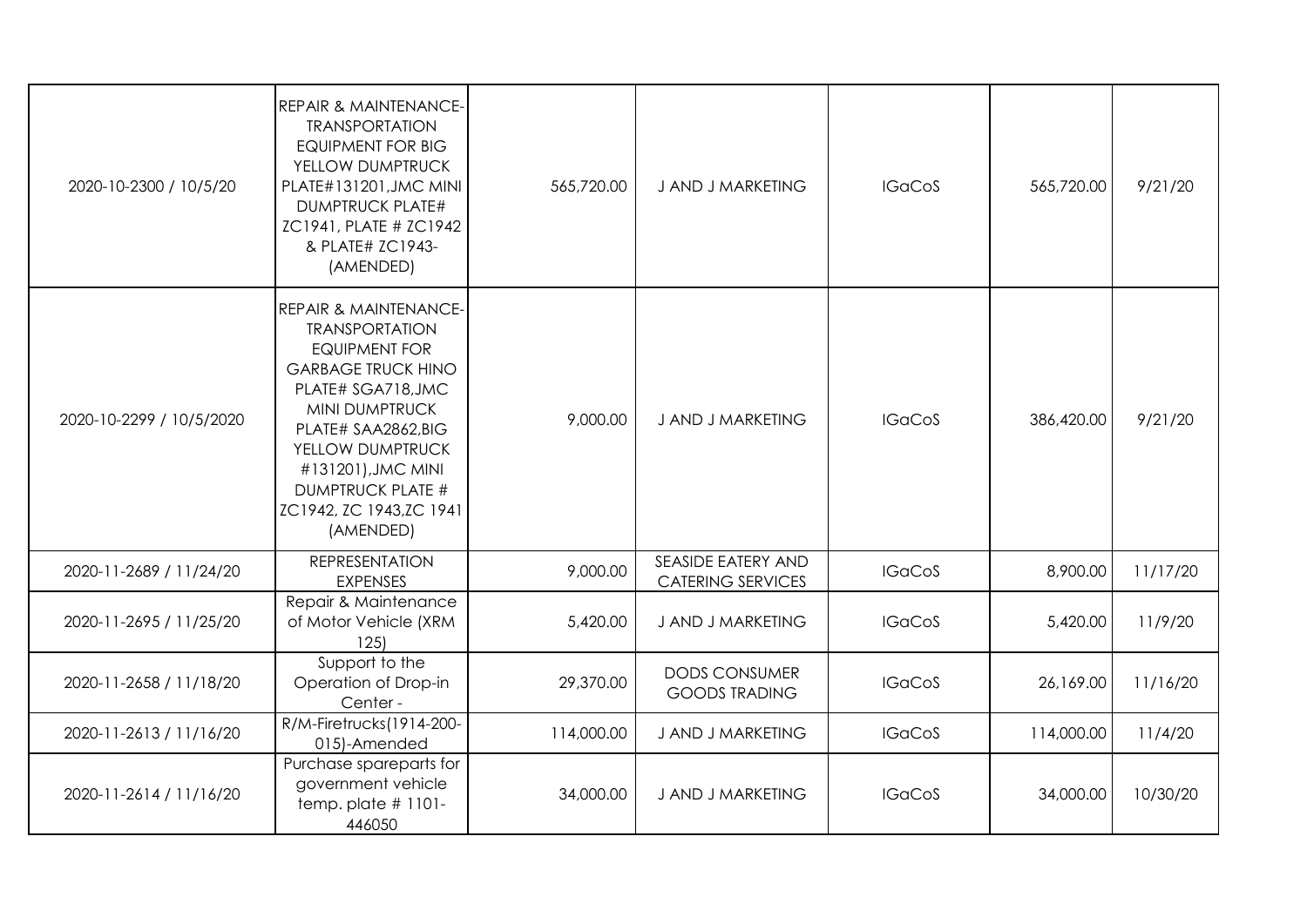| 2020-11-2616 / 11/16/20 | Repairs & Maintenance -<br>Toyota Hi Lux with temp.<br>plate # 110103 | 79,280.00 | MILMAN ENTERPRISES | Davao City | 79,280.00 | 10/22/20 |
|-------------------------|-----------------------------------------------------------------------|-----------|--------------------|------------|-----------|----------|
|-------------------------|-----------------------------------------------------------------------|-----------|--------------------|------------|-----------|----------|

We hereby certify that we have reviewed the contents and hereby attest to the veracity and correctness of the data or information contained in this documents.

BAC Chairman BAC Member BAC Vice ChairmanENGR. MARIO SPACALDO, MSERM<br>BAC Chairman **BAC MESSOR, MLG** BAC Vice Chairman **BAC Vice Chairman BAC Vice Chairman** 

BAC member BAC member JOSE ERSANTE M. FUERTES, MPA

**ENGR. RONNEL M. HURAÑO**